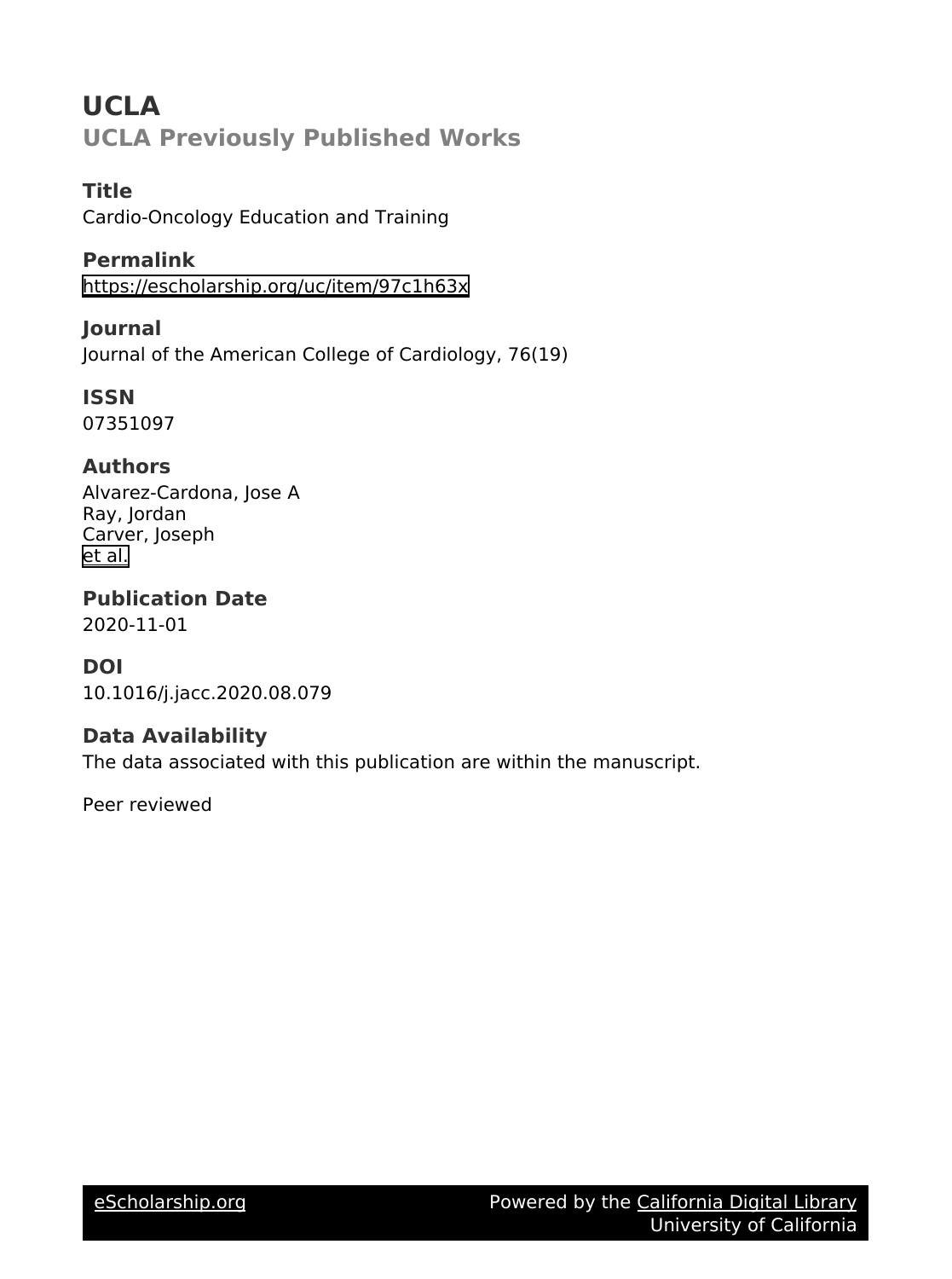#### JACC COUNCIL PERSPECTIVES

# Cardio-Oncology Education and Training



### JACC Council Perspectives

Jose A. Alv[a](#page-1-0)rez-Cardona, MD,<sup>a,</sup>[\\*](#page-1-1) Jordan Ray, MD,<sup>[b,](#page-1-0)\*</sup> Joseph Carver, MD,<sup>[c](#page-1-2)</sup> Vla[d](#page-1-3) Zaha, MD, PHD,<sup>d</sup> Richard Ch[e](#page-1-3)ng, MD,<sup>e</sup> Eric Yang, MD,<sup>[f](#page-1-4)</sup> Joshu[a](#page-1-0) D. Mitchell, MD,<sup>a</sup> Keith Stockerl-Goldstein, MD,<sup>[g](#page-1-5)</sup> Lavanya Kondapalli, MD,<sup>[h](#page-1-5)</sup> Susan Dent, MD,<sup>[i](#page-1-6)</sup> Anita Arnold, DO,<sup>[j](#page-1-7)</sup> Sherry Ann Brown, MD,<sup>[k](#page-1-7)</sup> Monica Leja, MD,<sup>[l](#page-1-8)</sup> Ana Barac, MD, P<sub>H</sub>D,<sup>[m](#page-1-9)</sup> D[a](#page-1-0)niel J. Lenihan, MD,<sup>a</sup> Joerg Herrmann,  $MD<sub>1</sub><sup>n</sup>$  for the Cardio-Oncology Leadership Council

#### **ABSTRACT**

The innovative development of cancer therapies has led to an unprecedented improvement in survival outcomes and a wide array of treatment-related toxicities, including those that are cardiovascular in nature. Aging of the population further adds to the number of patients being treated for cancer, especially those with comorbidities. Such pre-existing and developing cardiovascular diseases pose some of the greatest risks of morbidity and mortality in patients with cancer. Addressing the complex cardiovascular needs of these patients has become increasingly important, resulting in an imperative for an intersecting discipline: cardio-oncology. Over the past decade, there has been a remarkable rise of cardio-oncology clinics and service lines. This development, however, has occurred in a vacuum of standard practice and training guidelines, although these are being actively pursued. In this council perspective document, the authors delineate the scope of practice in cardio-oncology and the proposed training requirements, as well as the necessary core competencies. This document also serves as a roadmap toward confirming cardio-oncology as a subspecialty in medicine. (J Am Coll Cardiol 2020;76:2267–81) © 2020 Published by Elsevier on behalf of the American College of Cardiology Foundation.

The treatment of cancer has evolved dramatically over the past 2 to 3 decades such that the previous treatment triad of cytotoxic chemotherapy, radiation therapy, and surgery has been expanded to now include a plethora of targeted and immune-based therapies [\(1\)](#page-14-0). Owing to the success of these therapies, the outcomes of patients

with cancer have continued to improve to the point that there are now more cancer survivors than ever before, with projections to exceed 20 million in the United States alone in the near future ([2](#page-14-1)). In particular, aging of the population (and other common risk factors) will contribute to the increase and clustering of cancer and cardiovascular (CV) disease



[Listen to this manuscript](http://www.onlinejacc.org/podcasts)'s [audio summary by](http://www.onlinejacc.org/podcasts) [Editor-in-Chief](http://www.onlinejacc.org/podcasts) [Dr. Valentin Fuster on](http://www.onlinejacc.org/podcasts) [JACC.org](http://www.onlinejacc.org/).

<span id="page-1-6"></span><span id="page-1-5"></span><span id="page-1-4"></span><span id="page-1-3"></span><span id="page-1-2"></span><span id="page-1-0"></span>The views expressed in this paper by the American College of Cardiology's Cardio-Oncology Leadership Council do not necessarily reflect the views of the Journal of the American College of Cardiology or the American College of Cardiology. From the <sup>a</sup>Cardio-Oncology Center of Excellence, Washington University in St. Louis, St. Louis, Missouri; <sup>b</sup>Department of Cardiovascular Medicine, Mayo Clinic, Jacksonville, Florida; 'Division of Cardiology, University of Pennsylvania, Philadelphia, Pennsylvania; <sup>d</sup>Division of Cardiology, Department of Internal Medicine, University of Texas Southwestern, Dallas, Texas; <sup>e</sup>Division of Cardiology, University of Washington, Seattle, Washington; <sup>f</sup>Division of Cardiology, Department of Medicine, University of California, Los Angeles, Los Angeles, California; <sup>g</sup>Division of Oncology, Washington University in St. Louis, St. Louis, Missouri; hDivision of Cardiology University of Colorado School of Medicine, Aurora, Colorado; <sup>i</sup>Duke Cancer Institute, Department of Medicine, Duke University, Durham, North Carolina; <sup>j</sup>Lee Physician Group Cardiology, Fort Myers, Texas; <sup>k</sup>Medical College of Wisconsin/Froedtert Hospital, Milwaukee, Wisconsin; <sup>1</sup>Department of Internal Medicine, Division of Cardiology, University of Michigan, Ann Arbor, Michigan; <sup>m</sup>MedStar Heart and Vascular Institute, Georgetown University, Washington, DC; and the <sup>n</sup>Department of Cardiovascular Disease, Mayo Clinic, Rochester, Minnesota. \*Drs. Alvarez-Cardona and Ray are co-first authors. The authors attest they are in compliance with human studies committees and animal welfare regulations of the authors' institutions and Food and Drug Administration guidelines, including patient consent where appropriate. For more information, visit the JACC [author instructions page](http://www.onlinejacc.org/content/instructions-authors).

<span id="page-1-9"></span><span id="page-1-8"></span><span id="page-1-7"></span><span id="page-1-1"></span>Manuscript received June 11, 2020; revised manuscript received August 12, 2020, accepted August 28, 2020.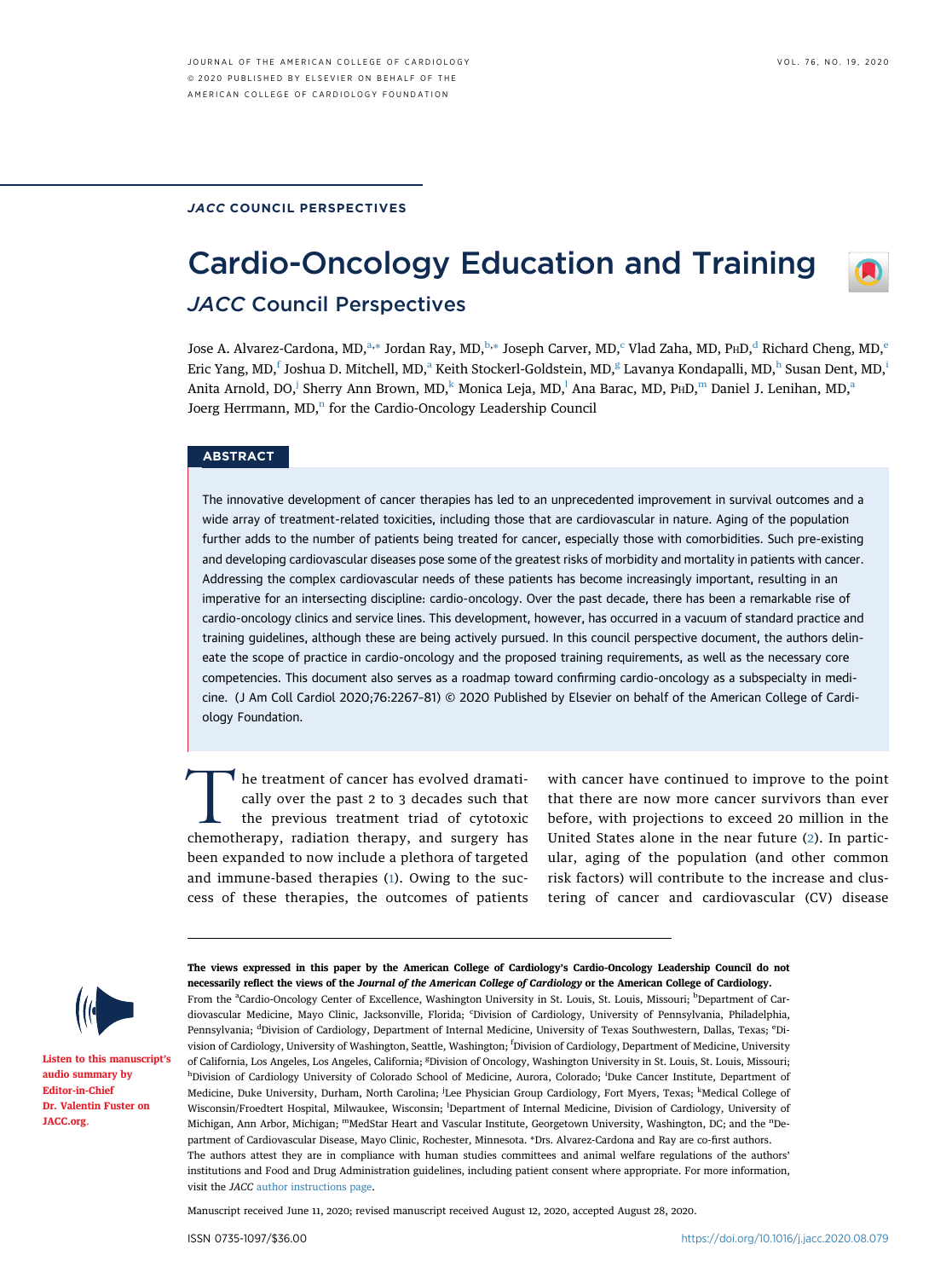#### ABBREVIATIONS AND ACRONYMS

ACC = American College of **Cardiology** 

- CO = cardio-oncology
- CT = computed tomography
- CV = cardiovascular

CVD = cardiovascular disease

(CVD) ([3\)](#page-14-2). The interplay between these 2 disease entities has gained increasing attention ([4\)](#page-14-3) and led to the proposition of a new sub-specialty: cardio-oncology (CO) ([5,](#page-14-4)[6](#page-14-5)).

Over the past 15 years, there has been an exponential growth in the number of CO services, not only in the United States, but also worldwide  $(7-10)$  $(7-10)$ , which has occurred without much guidance endorsed by professional societies ([11\)](#page-14-7). In the void of evidencebased standards, practice patterns likely vary across offices, clinics, and institutions. Moreover, there have been no universal qualifications for physicians to be regarded as a "cardio-oncology specialist" or "cardio-oncologist" ([12](#page-14-8)). Despite this, there is an expectation that any physician providing CO care would possess the experience and knowledge to do so in a manner analogous to other subspecialties ([13\)](#page-14-9). Delineating the scope of the practice of CO and its knowledge base and core competencies, as well as defining the unique and complex training requirements in CO, are the objectives of this proposal ([Central Illustration](#page-3-0)). This document may further serve as a roadmap toward CO as a focused new discipline (subspecialty) in medicine.

#### DEFINITION OF THE SCOPE OF PRACTICE OF CO

CO addresses the CV needs of patients throughout the entire cancer journey: before (risk assessment), during (detection of CV toxicity), and after (survivorship) cancer treatment. It thus covers a broad spectrum of disease processes. Patients from various disciplines with various malignancies at various stages may be referred for a plethora of CV complications ([9\)](#page-14-10). Consequently, one might consider CO as an integration of the breadth and depth of knowledge in oncology, as well as cardiology ([Figure 1](#page-4-0)). CO providers not only need to be well-rounded cardiologists, but they also must have a sound understanding of solid and hematologic malignancies, including an appreciation of the natural history, treatment options, and overall cancer prognosis. In general, the leading reasons for referral to the CO clinic are pretherapy evaluation for patients with high baseline risk and complications of cancer therapy, especially cardiomyopathy or heart failure, vascular disease, and arrhythmias  $(14,15)$  $(14,15)$  $(14,15)$ . The guiding principle of the CO approach is to enable patients to complete the best possible cancer therapy with the lowest possible CV impact [\(16\)](#page-15-0). This principle is applied across the entire continuum of cancer care ([Table 1](#page-5-0)).

#### **HIGHLIGHTS**

- Cardiovascular comorbidities and toxicities are increasingly important aspects of cancer therapies and outcomes.
- Enabling optimal cancer therapy at the lowest cardiovascular risk is a key goal of cardio-oncology.
- Cardio-oncology, like other subspecialties, requires expert knowledge, specific skills, and dedicated training.

#### KEY TOPICS AND CORE KNOWLEDGE ELEMENTS IN CO

The background of the CO provider may differ and needs to be accounted for in training and practice ([Figure 2](#page-6-0)). For the cardiologist, becoming a cardiooncologist requires collaboration with other disciplines in order to gain a proper perspective of oncology and malignant hematology. Education is needed in the general principles of oncology/hematology, including cancer biology, all forms of cancer therapy (chemotherapy, targeted therapy, hormone therapy, immunotherapy, radiation therapy, and surgery), bone marrow transplantation, and cancer survivorship with all its attendant CV considerations ([17\)](#page-15-1). Alternatively, those with an oncology/hematology background aspiring to become an expert in this field need to gain a perspective of CVD, imaging characteristics in all forms of CVD, and the general management of a broad range of CV conditions ([Figure 2](#page-6-0)). Even though both a cardiology-focused and an oncology-focused training pathway can lead to subspecialty training in CO, the clinical practice patterns will likely diverge. Whereas a cardiologypathway cardio-oncologist will focus on first-hand prevention of CV events and management of active CV problems in these patients, the oncology-pathway cardio-oncologist will lean toward (early) recognition of these issues and integration of best practices in cancer treatments and their planning, with an emphasis on prevention, rather than direct treatment, of CV complications, and comanagement with a cardiologist.

Irrespective of the training background, all providers must maintain core knowledge in the CV toxicities of cancer therapies, in CV risk evaluation before, during, and after cancer treatment, and in the unique management aspects of CVD in patients diagnosed with cancer. [Table 2](#page-8-0) outlines the scope of knowledge for cardio-oncologists. In the following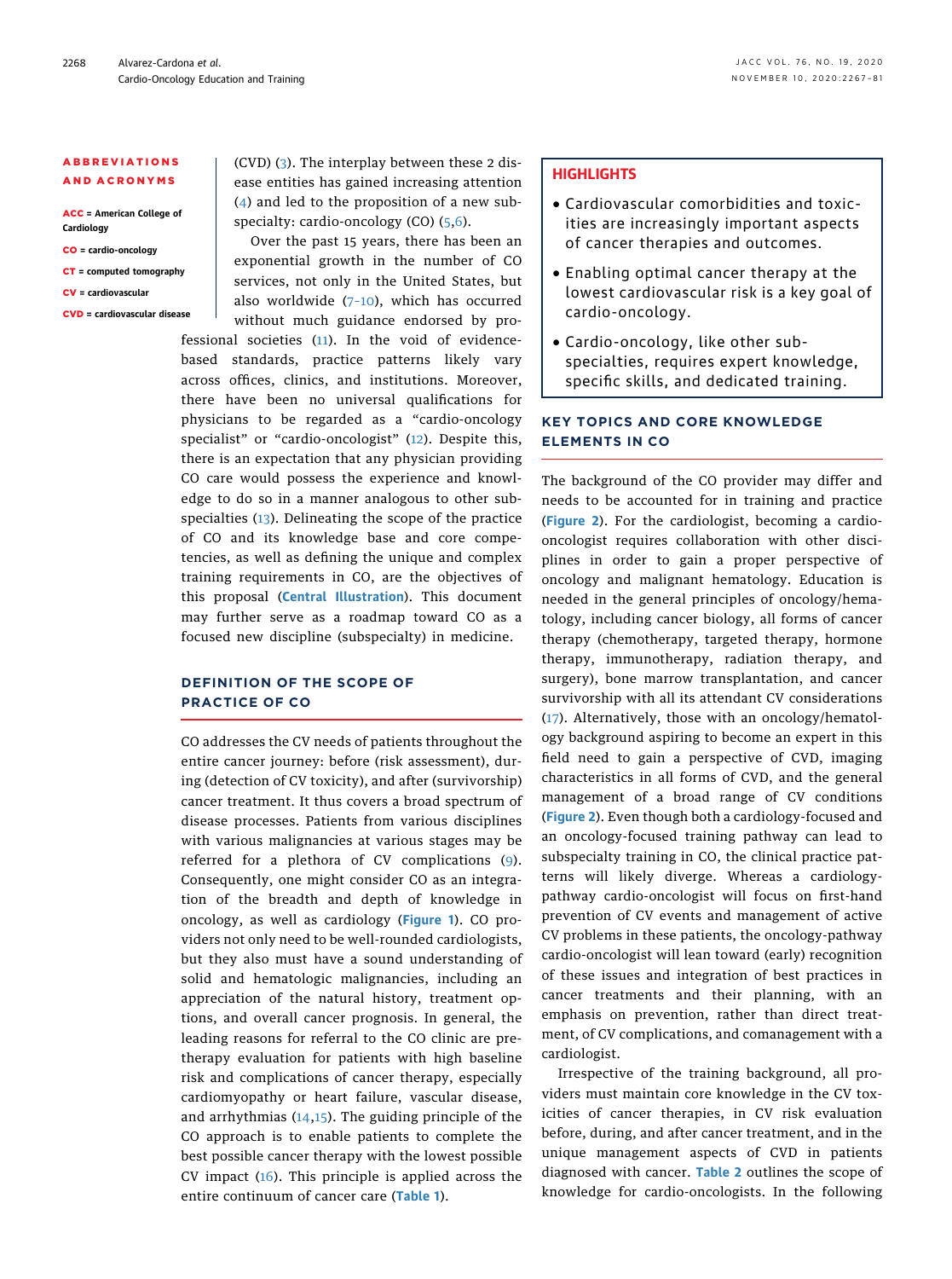<span id="page-3-0"></span>

sections, 3 areas will be highlighted that represent key elements of the CO practice.

#### CVD ASPECTS OF MALIGNANCIES

Commonly viewed as isolated entities, tumors and malignant disease processes can have a systemic component that affects the CV system. On the basis of the subject matter of CO, those seeking advanced training should have knowledge of these disease entities so that they are a resource to other providers in the care team for these patients. This is in light of the fact that all malignancies have broad CV effects, ranging from destabilizing previously controlled CVD

to producing new CV risks or direct cancer involvement of the CV system (tumor spread). This includes (oncological) emergencies such as superior vena cava syndrome, cardiac tamponade, and fulminant myocarditis. Cardio-oncologists will be required to advise on the proper coordination of care for these patients, including selection of testing and treatment modalities. Further, CVD may influence the development and progression of malignancies, an aspect that has emerged in recent years and has become known as "reverse cardio-oncology." Recognition of shared risk factors in CVD and cancer represents an opportunity for advancing research and understanding the interplay of these conditions ([18,](#page-15-2)[19\)](#page-15-3).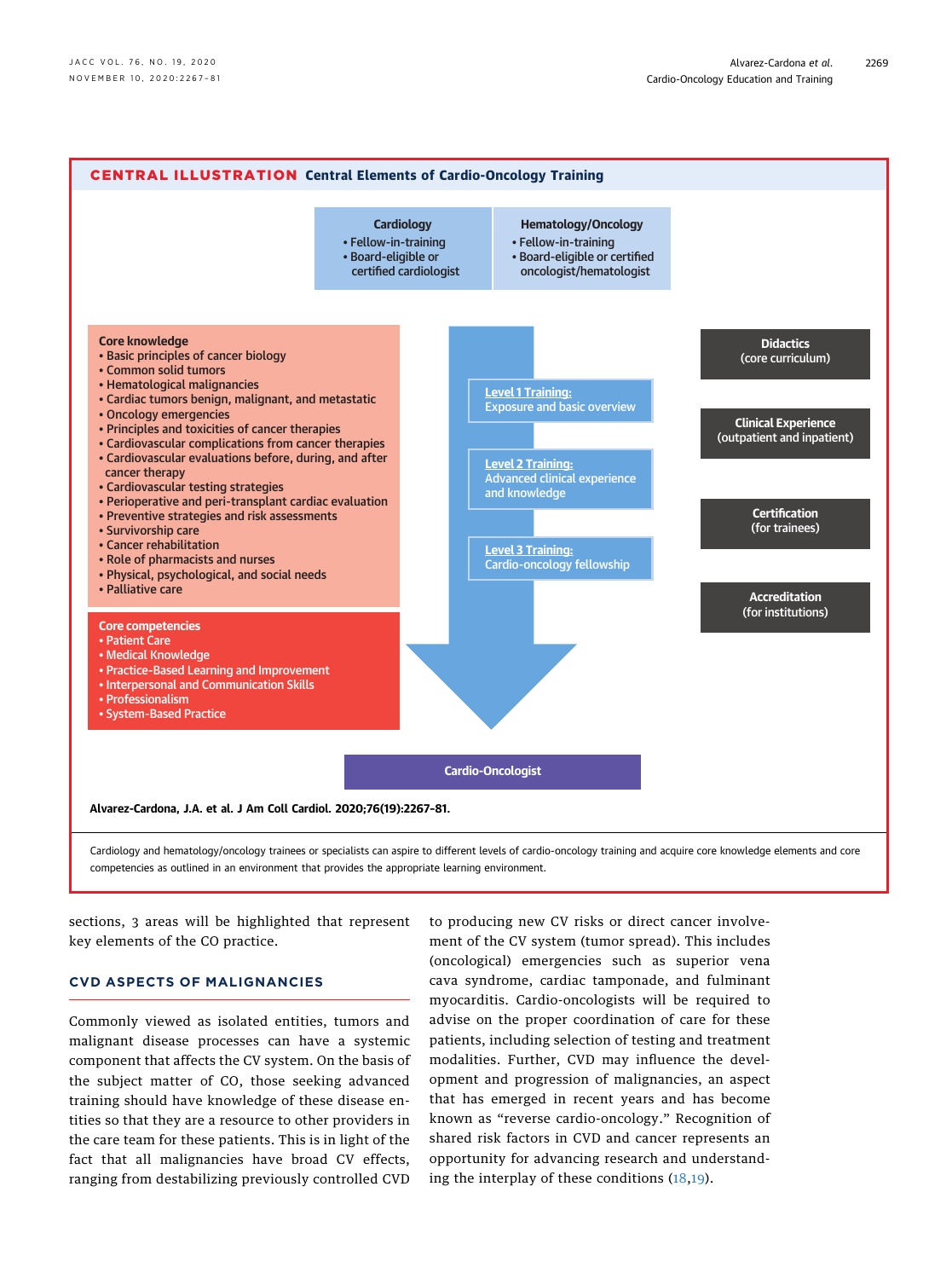<span id="page-4-0"></span>

#### CV TOXICITIES OF CANCER THERAPIES

The vast majority of CO practice focuses on the prevention and management of CV complications of cancer therapy  $(15)$  $(15)$ : 1) treatment-based (what drugs, surgery, or radiation therapy are/were used?); 2) symptom/complication-based (what is/was the clinical manifestation i.e., dyspnea, chest pain, rhythm disturbance, etc.?); and 3) patient characteristic-based (what are/were the patientspecific CV risks or established disease?). Details of CV toxicity related to specific therapeutics have been widely published, and all classes of drugs seem to have some CV toxicity associated with their administration ([20](#page-15-4)). Similarly, virtually every CV symptom or major adverse CV event has been the focus of some review. The major CV, oncological, and hematologic conditions to be familiar with are listed in [Table 2](#page-8-0). Cardiac-specific toxicities include myocardial diseases (cardiomyopathy, heart failure with preserved or reduced ejection fraction, asymptomatic left ventricular systolic dysfunction), hypertension,

endothelial and vascular dysfunction, accelerated atherosclerosis, thrombosis and bleeding, pulmonary hypertension, pericardial disease, and QT prolongation and conduction disease/arrhythmias, as well as radiation-induced CV disease (myocardial, pericardial, valvular, arrhythmias and conduction, autonomic dysfunction) (21–[26\)](#page-15-5). A detailed listing of these studies is beyond the scope and purpose of this document.

#### CV EVALUATION OF CANCER PATIENTS

An integral part of providing optimal CV care to the patient being treated for cancer is the ability to select and perform CV testing. Accordingly, cardiooncologists need to be familiar with and have a basic knowledge of all cardiac imaging and stress testing modalities, vascular studies, electrocardiography tools, and laboratory parameters. Over the past 2 decades, there has been a paradigm shift in the approach to the evaluation of CV toxicity in the oncology patient. Multimodality imaging is now an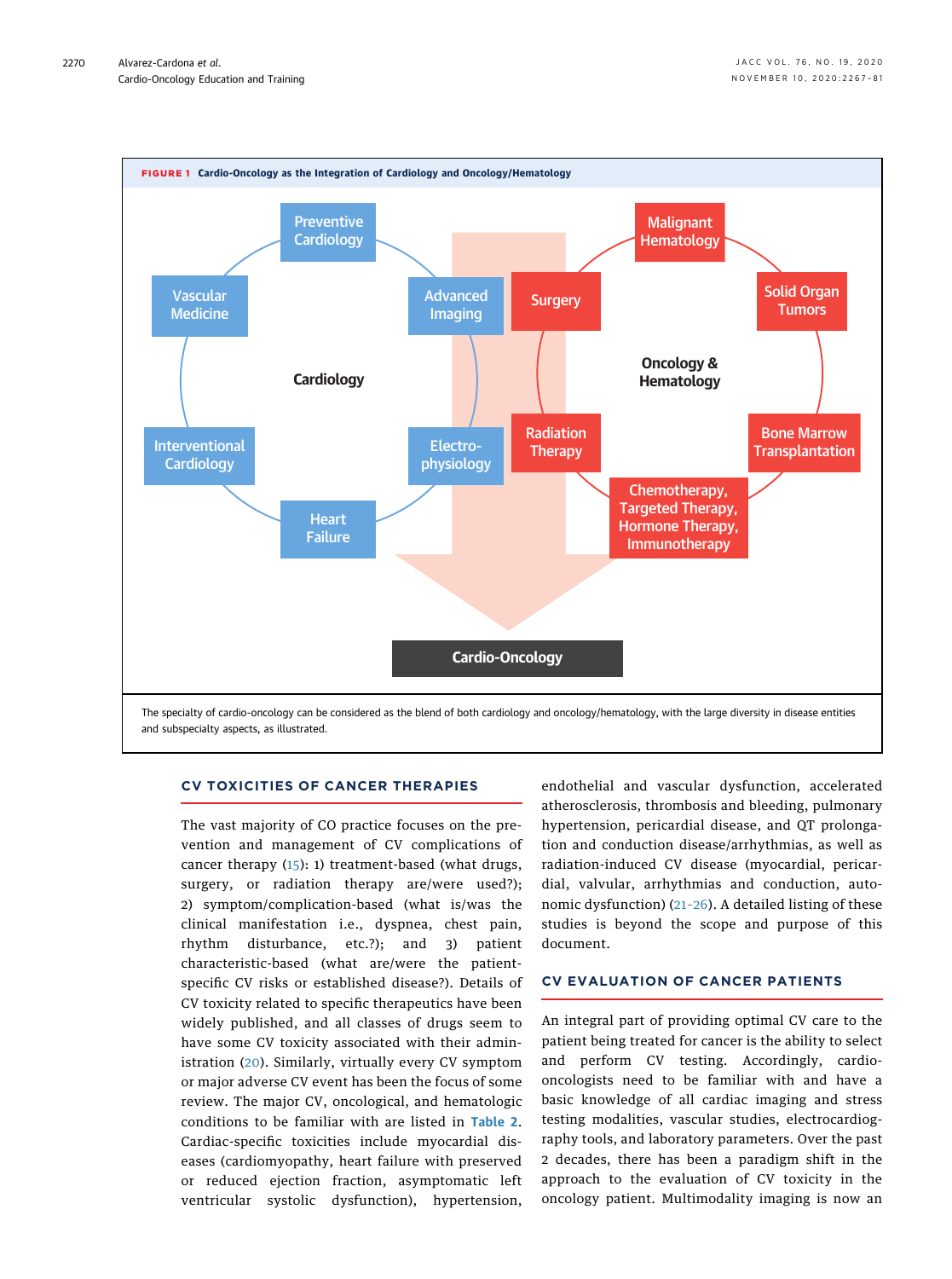<span id="page-5-0"></span>

| <b>TABLE 1 Common Reasons for CO Referral Across the Continuum of Cancer Care</b>                                                                                                                                                                                                                                                                                                                                                                                                             |                                                                                                                                                                                                                                                                                                                                                                                                                                                                                                                                                                                                                                                                                                                                                                                                                                                                                                                                                                                |  |  |  |
|-----------------------------------------------------------------------------------------------------------------------------------------------------------------------------------------------------------------------------------------------------------------------------------------------------------------------------------------------------------------------------------------------------------------------------------------------------------------------------------------------|--------------------------------------------------------------------------------------------------------------------------------------------------------------------------------------------------------------------------------------------------------------------------------------------------------------------------------------------------------------------------------------------------------------------------------------------------------------------------------------------------------------------------------------------------------------------------------------------------------------------------------------------------------------------------------------------------------------------------------------------------------------------------------------------------------------------------------------------------------------------------------------------------------------------------------------------------------------------------------|--|--|--|
| Before cancer therapy                                                                                                                                                                                                                                                                                                                                                                                                                                                                         |                                                                                                                                                                                                                                                                                                                                                                                                                                                                                                                                                                                                                                                                                                                                                                                                                                                                                                                                                                                |  |  |  |
| High baseline cardiovascular risk<br>(by history of risk factors or<br>disease)                                                                                                                                                                                                                                                                                                                                                                                                               | • Established CV disease, especially history of HF and MI<br>Diabetes mellitus<br>$\bullet$<br>• Hypertension<br>• Hyperlipidemia<br>• Pre-existing chronic inflammatory condition(s)<br>• History of tobacco use<br>• Prior anthracycline therapy<br>• Prior radiation therapy with exposure of heart or vasculature<br>• Prior cardiovascular toxicity related to cancer therapy                                                                                                                                                                                                                                                                                                                                                                                                                                                                                                                                                                                             |  |  |  |
| High cancer therapy-related risk                                                                                                                                                                                                                                                                                                                                                                                                                                                              | • HER2-targeted therapy, especially in patients with other CV risk factors or anthracycline exposure<br>Anthracyclines, especially with expected cumulative lifetime dose $\geq$ 250 mg/m <sup>2</sup><br>• Radiation with exposure to heart or vascular structures, especially in patients with a history of MI<br>• Tyrosine kinase inhibitors that are anti-angiogenic in activity or are known to have important vascular<br>effects (e.g., targeting VEGFR, BCR-ABL, EGFR, and PDGFR), especially in patients with high CV risk<br>• Ibrutinib (BTK inhibitor), especially in patients with other risk factors for atrial fibrillation<br>• Proteasome inhibitors, especially in combination with other therapies<br>• Immune checkpoint inhibitors ICI, CAR T-cell therapy, and other forms of immunotherapy, especially<br>with pre-existing immune conditions<br>• ADT, especially in patients with high baseline CV risk<br>• Hematopoietic stem cell transplantation |  |  |  |
| During cancer therapy                                                                                                                                                                                                                                                                                                                                                                                                                                                                         |                                                                                                                                                                                                                                                                                                                                                                                                                                                                                                                                                                                                                                                                                                                                                                                                                                                                                                                                                                                |  |  |  |
| Pre-existing compensated or<br>decompensated CVD                                                                                                                                                                                                                                                                                                                                                                                                                                              | • Cardiomyopathy/heart failure<br>Coronary artery disease, especially a history of MI<br>$\bullet$<br>• Arrhythmias/conduction disturbances including QT prolongation<br>Pulmonary hypertension<br>$\bullet$                                                                                                                                                                                                                                                                                                                                                                                                                                                                                                                                                                                                                                                                                                                                                                   |  |  |  |
| New CVD as a complication of<br>cancer therapy                                                                                                                                                                                                                                                                                                                                                                                                                                                | Cardiomyopathy, acute HF with preserved or reduced ejection fraction<br>$\bullet$<br>Myocarditis<br>$\bullet$<br>• Hypertensive crisis<br>• Endothelial and vascular dysfunction (accelerated atherosclerosis)<br>• Pericardial disease<br>• Arrhythmias/conduction disturbances including QT prolongation<br>Pulmonary hypertension<br>$\bullet$<br>• Thrombosis and bleeding                                                                                                                                                                                                                                                                                                                                                                                                                                                                                                                                                                                                 |  |  |  |
| After cancer therapy                                                                                                                                                                                                                                                                                                                                                                                                                                                                          |                                                                                                                                                                                                                                                                                                                                                                                                                                                                                                                                                                                                                                                                                                                                                                                                                                                                                                                                                                                |  |  |  |
| Pre-existing CVD                                                                                                                                                                                                                                                                                                                                                                                                                                                                              | • Cardiomyopathy and HF<br>Atherosclerotic cardiovascular disease<br>$\bullet$<br>• Thromboembolic disease                                                                                                                                                                                                                                                                                                                                                                                                                                                                                                                                                                                                                                                                                                                                                                                                                                                                     |  |  |  |
| Complications of cancer therapy                                                                                                                                                                                                                                                                                                                                                                                                                                                               | • Any CV complications from cancer treatment (see preceding text)<br>• Prior history of ADT<br>• Prior history of immunotherapy with ICI or CAR T-cell therapy<br>• History of pericardial disease (e.g., pericarditis, pericardial effusion) or pericardiocentesis<br>• Radiation-induced CV disease: myocardial, pericardial, coronary, valvular, arrhythmias, autonomic<br>dysfunction                                                                                                                                                                                                                                                                                                                                                                                                                                                                                                                                                                                      |  |  |  |
| High long-term CV risk of cancer<br>therapy                                                                                                                                                                                                                                                                                                                                                                                                                                                   | • History of high-dose anthracycline therapy (e.g., doxorubicin $\geq$ 250 mg/m <sup>2</sup> )<br>• Radiation to the heart, neck, vascular structures ( $\geq$ 30 Gy)<br>• Lower-dose anthracycline plus trastuzumab<br>• Young or old age at time of diagnosis/treatment                                                                                                                                                                                                                                                                                                                                                                                                                                                                                                                                                                                                                                                                                                      |  |  |  |
| ADT = androgen deprivation therapy; BCR-ABL = breakpoint cluster region-Abelson murine leukemia; BTK = Bruton's tyrosine kinase; CAR = chimeric antigen receptor;<br>$CO =$ cardio-oncology; $CV =$ cardiovascular; $CVD =$ cardiovascular disease; EGFR = endothelial growth factor receptor; HF = heart failure; ICI = immune checkpoint inhibitor;<br>$MI = myocardial infarction$ ; PDGFR = platelet-derived growth factor receptor; VEGFR = vascular endothelial growth factor receptor. |                                                                                                                                                                                                                                                                                                                                                                                                                                                                                                                                                                                                                                                                                                                                                                                                                                                                                                                                                                                |  |  |  |

essential component and includes 2-dimensional and 3-dimensional echocardiography with strain imaging, cardiac magnetic resonance imaging with quantification of mechanical deformation, cardiac computed tomography (CT), and cardiac positron emission tomography (27–[30\)](#page-15-6). Hence, it is indispensable to collaborate with advanced CV imaging specialists in the care of these patients.

#### PROPOSED TRAINING IN CO

The aspects outlined in the preceding text are beyond what currently exists in the standard curriculum in cardiology or hematology/oncology fellowships, and thus there is a clear mandate for a more organized framework that properly conveys this content ([31,](#page-15-7)[32](#page-15-8)). An initial introduction into this topic must be present in general fellowship programs, both for cardiology and hematology/oncology. The integration of other specialties into cardiology fellowship training has been similarly proposed for other cardiology areas such as internal medicine and endocrinology for preventive medicine [\(33\)](#page-15-9). Accordingly, as outlined in the general cardiology and subspecialty disciplines, we propose a level I to III training structure as sum-marized in [Table 3](#page-10-0) ([34](#page-15-10)).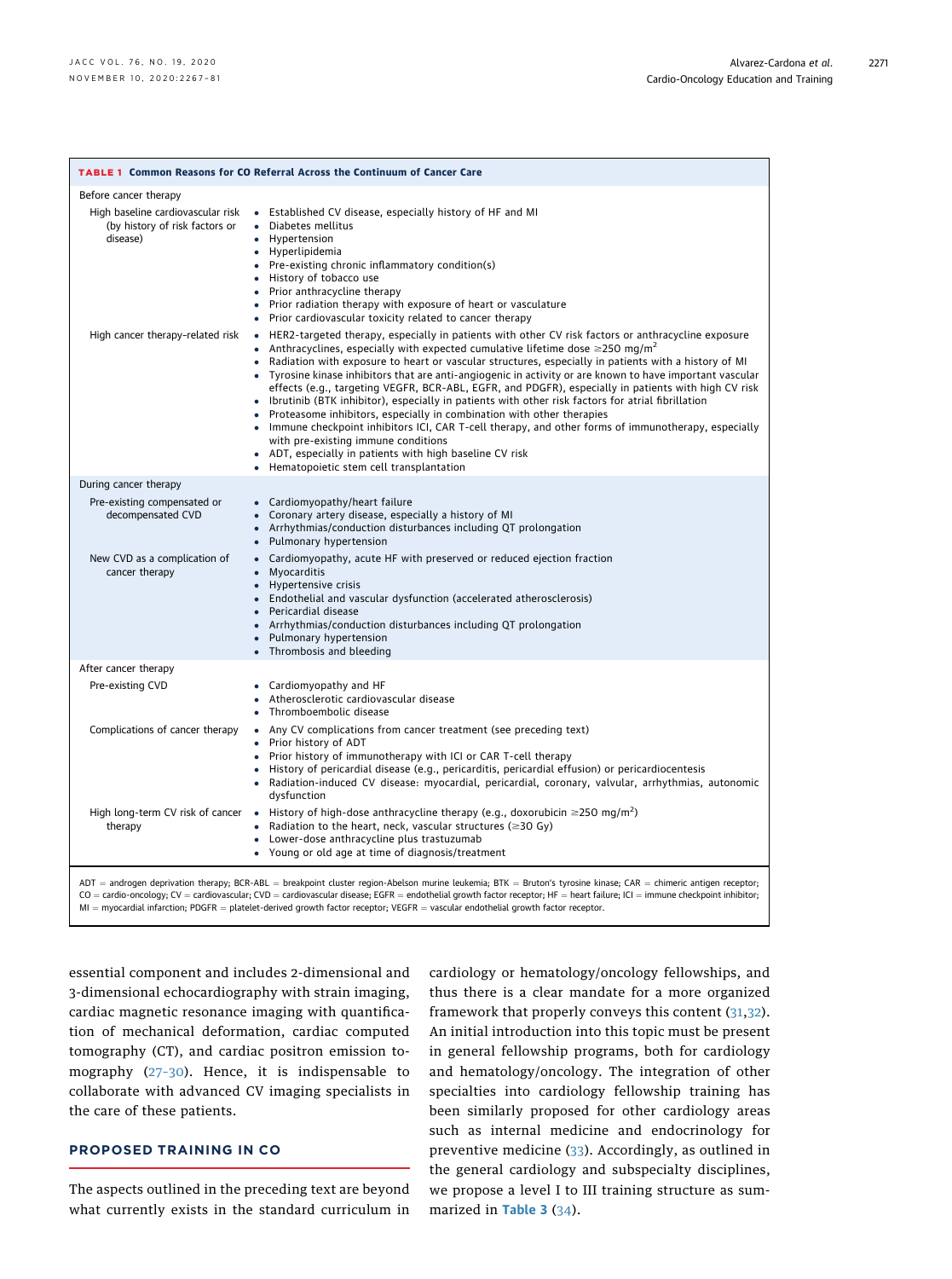<span id="page-6-0"></span>

#### LEVELS OF TRAINING

LEVEL I TRAINING. This level of training allows the trainee to obtain sufficient knowledge to understand the basic evaluation and management of the CO patient. The content can be delivered in a basic introductory "rotation" with a minimum of 2 to 4 weeks' exposure depending on the volume of the program. This rotation may be offered to internal medicine residents, as well as fellows, in cardiology and hematology/oncology. Upon completion, the trainee should have the skill set to recognize the complexity of the CO patient, understand the basic evidencebased approaches to management, and to understand when referral to a cardio-oncologist is needed. Trainees who have completed level I training should not be considered able to practice as independent consultants in CO.

LEVEL II TRAINING. This training level refers to the additional training in 1 or more areas that enables the cardiology or hematology/oncology specialist to provide more focused expert care for patients with specific CO conditions and to have an understanding regarding appropriate use of specific cardiac diagnostic testing, biomarkers, and interventional procedures in patients with cancer. This level of training is recognized in other subspecialties that have an available instrument or benchmark, such as a qualifying examination, to measure specific knowledge, skills, or competence. Level II training is appropriate for trainees who are seeking to join an existing CO practice or provide CO consultations to existing small practices without the resources of a large academic institution. This level of training is not sufficient to permit trainees to start their own CO programs.

On the basis of content delivery and educational experiences in this area, trainees seeking level II training should be exposed to 3 to 6 months of dedicated CO training. This includes a minimum of 20 unique half-day outpatient clinic sessions and participation in a minimum of 50 unique inpatient consultations (please see additional information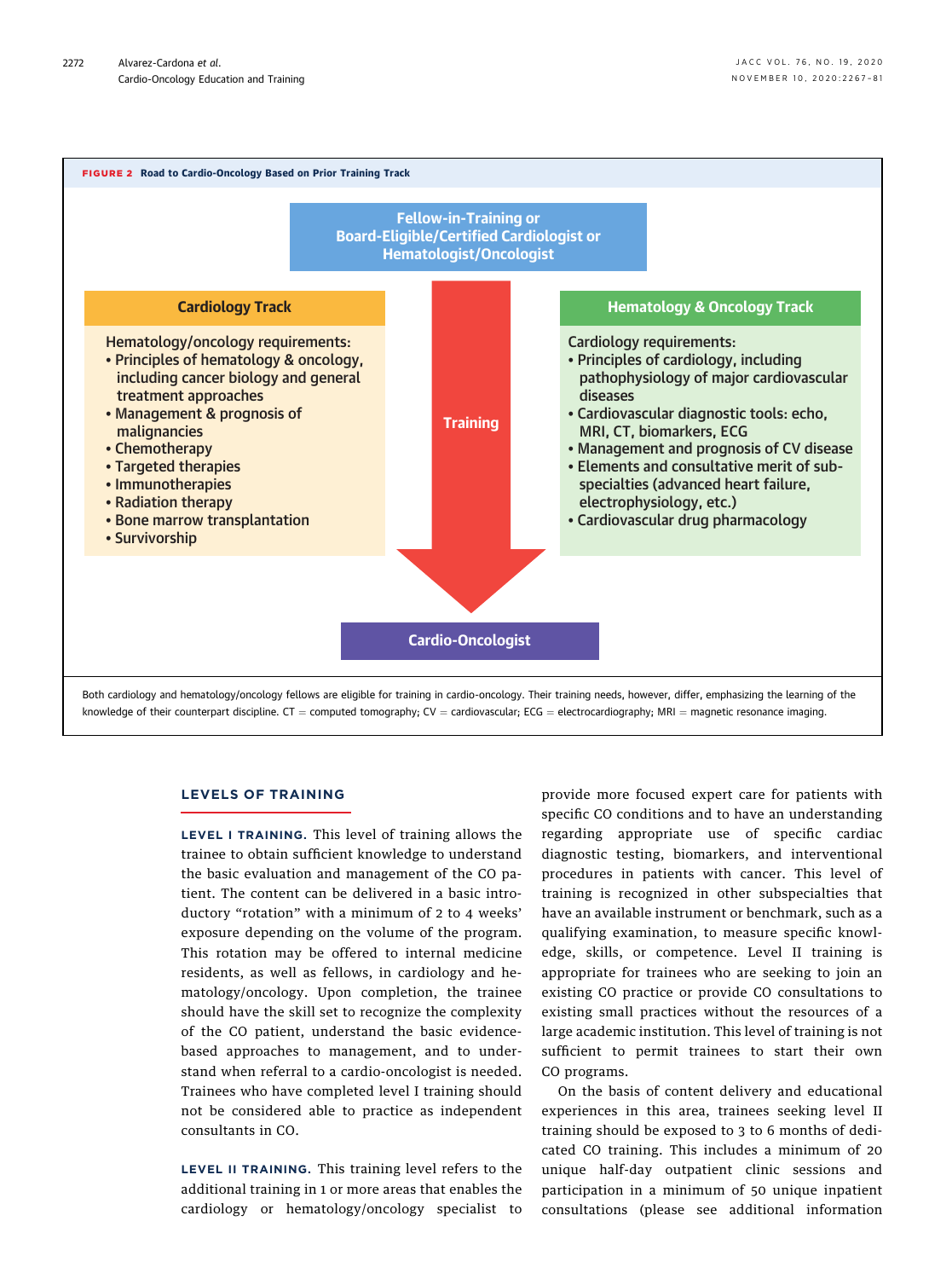under Level III Training). It is anticipated that during a standard 3-year cardiology or hematology/oncology fellowship training program, sufficient time will be available to receive level II training in CO. This can be accomplished through elective rotations with a cumulative minimum of 3 months of didactic and clinical experience. It is recommended that trainees participate in a minimum of 2 to 4 days in oncology clinics during the training period (12 weeks), but more exposure is encouraged based on the institution and the trainee's basic understanding of oncology.

Trainees are encouraged, but not required, to contribute, start, and/or complete a research project in the area of CO. Level II trainees should obtain a fundamental understanding of the concepts outlined in the medical knowledge section of the core com-petencies in [Table 4](#page-11-0). Trainees should also have exposure to clinics in other complimentary areas. The goal is to obtain a basic understanding of the presentation, management, treatment duration, and outcome of a variety of malignancies, especially those likely to receive known cardiotoxic therapies. Those trainees joining the program from an oncology/hematology track should focus on the basic understanding of the presentation, management, treatment duration, and outcome of a variety of CV conditions, particularly those seen in patients being treated for cancer.

LEVEL III TRAINING. This level of training is currently proposed for cardiologists who would like to have the most advanced education and experience in this area in order to become "expert subspecialists." This translates to designation as a cardio-oncologist with the qualifications to start their own programs, qualify as director of a CO service line, and/or direct a research program.

Level III training cannot generally be obtained in the context of a standard 3-year CVD fellowship, but credit can be carried over from time spent during the first 3 years of fellowship. On the basis of volume and clinical availability, the recommended minimum duration for level III training is 6 months, and the average training time for most institutions will be 12 months. It is recommended that over time, completion of a 12-month program should become the reference standard for most institutions.

Similar to the common practice of the "continuity clinic," the concept of the half-day clinic was maintained in the current recommendations, and considering a full academic year with allotted time for absences (e.g., vacation), 40 weeks of half-day continuity clinics are expected to be attainable within 1 full year of CO training dedication. Higher volume centers with 2 half-day clinics or 1 full-day clinic opportunity are likely able to accommodate the fulfillment of this recommendation even within a 6 month time frame. Accordingly, trainees seeking level III training should be exposed to 6 to 12 months of dedicated CO training, including a minimum of 40 unique half-day outpatient clinic sessions and participation in a minimum of 100 unique inpatient consultations. Volumes for minimum expectations for level II and level III training in CO are correlated by a factor 2.

Level III trainees are expected to complete at least 1 research project in the area of CO, not including case report publications. Currently, there are several unaccredited programs for advanced training in CO at institutions with a comprehensive cancer center as listed in [Table 5](#page-12-0). Trainees who have completed a level III training program should have mastery in the diagnosis, evaluation, workup, management, and follow-up of the CO patient as outlined in the medical knowledge section of [Table 4](#page-11-0). There is, as of yet, no formal level III certification process for this level of certification in CO.

#### TRAINING COMPONENTS

DIDACTICS. Didactic instruction may take place in a variety of formats, including, but not limited to: lectures, conferences, tumor boards, journal clubs, grand rounds, clinical case presentations, and patient safety or quality improvement conferences. A recommended core lecture series should include, but is not be limited to: CV complications of specific cancers, cardiac tumors, anticipated or observed CV toxicities of cancer therapies, natural history and prognosis of common malignant diseases with and without treatment, and the comprehensive evaluation, treatment, and prognosis of CVD encountered in patients being treated for cancer. Beyond providing excellence in clinical care, a cardio-oncologist has the responsibility to educate other trainees and colleagues about important CO principles [\(35](#page-15-11)–37).

HANDS-ON EXPERIENCE, OUTPATIENT VISITS, AND INPATIENT CONSULTATION. Hands-on experience is vitally important for training in CO and is necessary to acquire the core competencies for level I to III training as detailed in the preceding text. This experience includes exposure to structured CO clinics and inpatient consultative services. In addition, CV trainees should have observational experiences in oncology clinics. The goal is to obtain a basic understanding of the presentation, management, treatment duration, and outcome (prognosis) of a variety of malignancies across a broad spectrum of clinical situations. During rotations, trainees should review case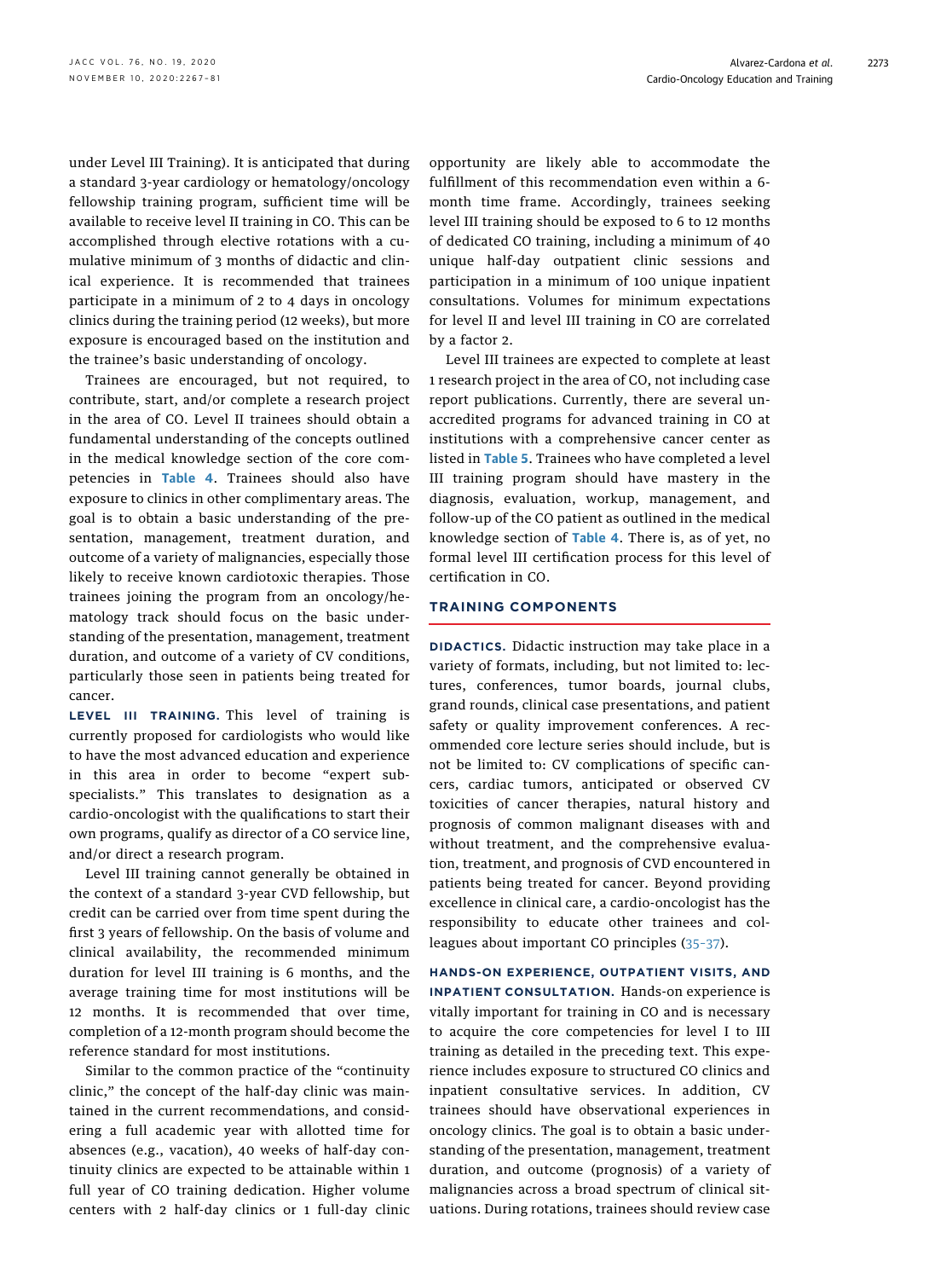<span id="page-8-0"></span>

|    | <b>TABLE 2 Specific Core Medical Knowledge Elements for Cardio-Oncology Training</b>                                                                                                                                                                                                                                                                                                                                                                                                                                                                                                                                                                                                                                                                                                                                                                                                                                                                                                                                                                                                                                                                                                                                                                                                                                                                                                                                                                                                                                                                                               |
|----|------------------------------------------------------------------------------------------------------------------------------------------------------------------------------------------------------------------------------------------------------------------------------------------------------------------------------------------------------------------------------------------------------------------------------------------------------------------------------------------------------------------------------------------------------------------------------------------------------------------------------------------------------------------------------------------------------------------------------------------------------------------------------------------------------------------------------------------------------------------------------------------------------------------------------------------------------------------------------------------------------------------------------------------------------------------------------------------------------------------------------------------------------------------------------------------------------------------------------------------------------------------------------------------------------------------------------------------------------------------------------------------------------------------------------------------------------------------------------------------------------------------------------------------------------------------------------------|
| 1. | Understanding of the basic principles of cancer biology, including tumor development, growth, and dissemination                                                                                                                                                                                                                                                                                                                                                                                                                                                                                                                                                                                                                                                                                                                                                                                                                                                                                                                                                                                                                                                                                                                                                                                                                                                                                                                                                                                                                                                                    |
| 2. | Knowledge of the epidemiology, diagnosis, staging, management, and prognosis of common solid tumors<br>i. Glioblastoma<br>ii. Head and neck cancers<br>iii. Thyroid cancer<br>iv. Lung cancer<br>v. Breast cancer<br>vi. Esophageal and gastric cancer<br>vii. Colorectal cancer<br>viii. Pancreas cancer<br>ix. Liver cancer<br>x. Gallbladder cancer<br>xi. Renal cancer<br>xii. Bladder cancer<br>xiii. Testicular cancer<br>xiv. Prostate cancer<br>xv. Ovarian cancer<br>xvi. Endometrial cancer<br>xvii. Cervical cancer<br>xviii. Melanoma<br>xix. Carcinoid                                                                                                                                                                                                                                                                                                                                                                                                                                                                                                                                                                                                                                                                                                                                                                                                                                                                                                                                                                                                                |
|    | 3. Knowledge of the epidemiology, diagnosis, staging, management, and prognosis of hematologic malignancies<br>i. Leukemias<br>ii. Lymphomas<br>iii. Multiple myeloma                                                                                                                                                                                                                                                                                                                                                                                                                                                                                                                                                                                                                                                                                                                                                                                                                                                                                                                                                                                                                                                                                                                                                                                                                                                                                                                                                                                                              |
|    | iv. Amyloidosis<br>4. Understanding of cardiac tumors benign, malignant, and metastatic<br>i. Knowledge of the types and differential diagnosis of cardiac masses<br>ii. Utilization of multiple advanced cardiac imaging techniques in the diagnosis of cardiac tumors<br>iii. Understanding and utilizing interventional techniques for tissue diagnosis (biopsy)<br>iv. Understanding the clinical decision making for treatment of cardiac tumors, surgery and/or systemic therapy                                                                                                                                                                                                                                                                                                                                                                                                                                                                                                                                                                                                                                                                                                                                                                                                                                                                                                                                                                                                                                                                                             |
|    | 5. Diagnosis and management of oncology emergencies (with cardiovascular disease aspects)<br>i. Superior vena cava syndrome<br>ii. Disseminated intravascular coagulation<br>iii. Cardiac tamponade<br>iv. Fulminant myocarditis                                                                                                                                                                                                                                                                                                                                                                                                                                                                                                                                                                                                                                                                                                                                                                                                                                                                                                                                                                                                                                                                                                                                                                                                                                                                                                                                                   |
|    | 6. Knowledge of the principles and (general) toxicities of cancer therapies<br>i. Classes, mode of action, and toxicities of systemic chemotherapies<br>ii. Classes, mode of action, and toxicities of targeted therapies<br>iii. Classes, mode of action, and toxicities of hormone therapies<br>iv. Classes, mode of action, and toxicities of immunotherapies<br>v. Types, physics, planning, and toxicities of radiation therapy<br>vi. Types, conditioning, and toxicities of bone marrow transplantation<br>vii. Types, general conduct, and complications of oncological surgery                                                                                                                                                                                                                                                                                                                                                                                                                                                                                                                                                                                                                                                                                                                                                                                                                                                                                                                                                                                            |
|    | 7. Understanding of the cardiovascular complications from cancer therapies<br>a. Diagnosis and management of chemotherapy-induced cardiomyopathy<br>i. Molecular mechanisms underlying cardiotoxicity with conventional chemotherapies, including anthracyclines<br>ii. Molecular mechanisms underlying cardiotoxicity with targeted therapies<br>iii. The cellular and molecular mechanisms underlying immune check point receptor therapy cardiotoxicity<br>iv. Workup and diagnosis and management of chemotherapy related heart failure<br>b. Diagnosis and management of pericardial complications of malignancy<br>i. Pericarditis<br>ii. Pericardial effusion/tamponade<br>iii. Pericardial metastases<br>c. Diagnosis and management of vascular toxicity in cancer therapy<br>i. Venous thromboembolic complications in the cancer patient<br>ii. Arterial disease complications in the cancer patient including coronary artery, carotid artery, and peripheral arterial disease with<br>acute and chronic presentations<br>iii. Vasculitis<br>iv. Thrombotic microangiopathy<br>v. Systemic hypertension<br>vi. Pulmonary hypertension<br>d. Diagnosis and management of cardiac arrhythmias in cancer therapy<br>i. Prolongation of the QT interval<br>ii. Atrial tachyarrhythmias<br>iii. Ventricular tachycardias<br>iv. Bradycardias<br>v. Cardiac device management<br>vi. Autonomic dysfunction<br>e. Diagnosis and management of radiation-induced heart disease<br>f. Diagnosis and management of cardiovascular diseases in the bone marrow transplant patient |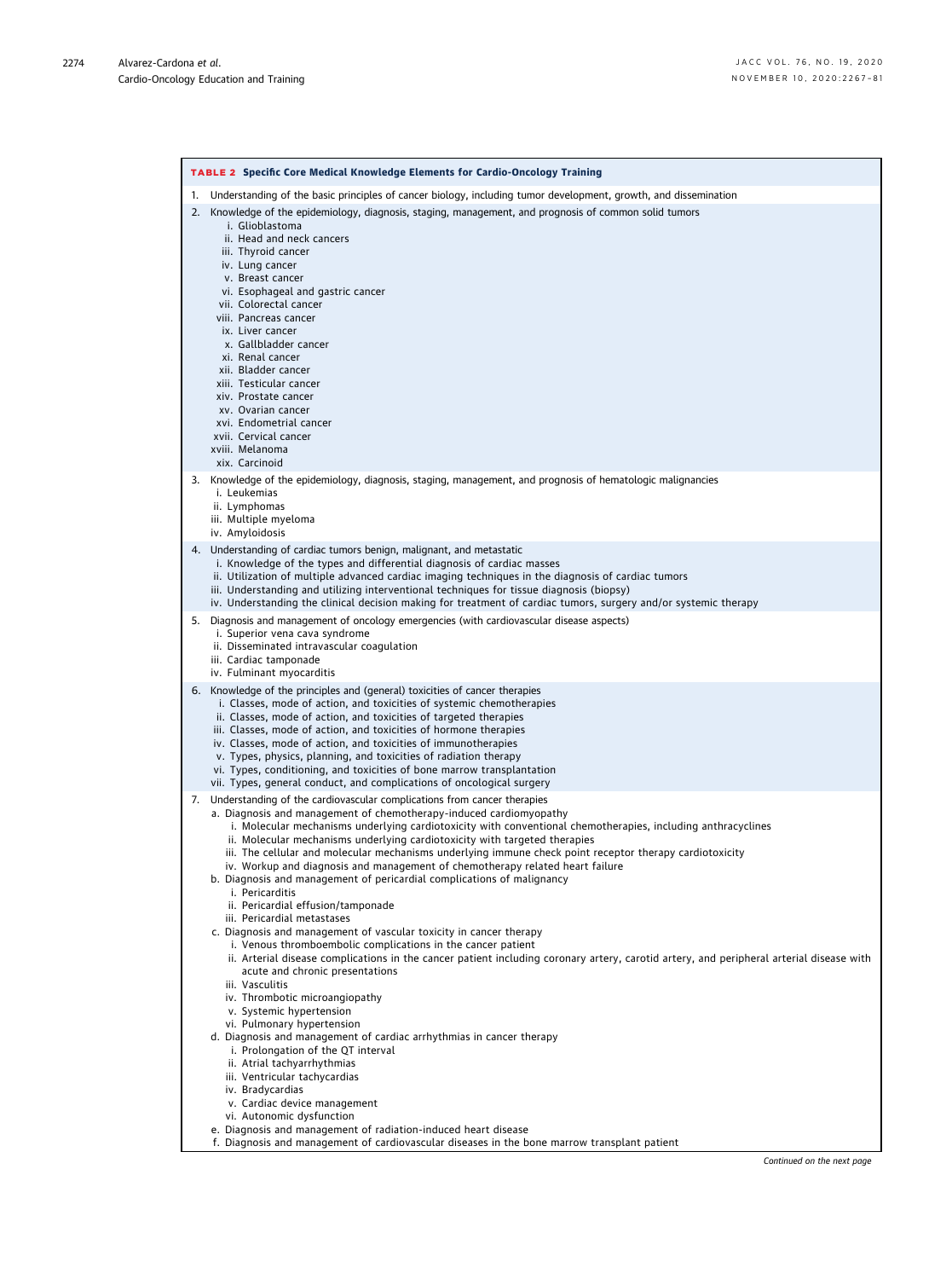| <b>TABLE 2 Continued</b>                                                                                                                                                                                                                                                                                                                                                                                                                                                                                                                                                                                                                              |  |  |
|-------------------------------------------------------------------------------------------------------------------------------------------------------------------------------------------------------------------------------------------------------------------------------------------------------------------------------------------------------------------------------------------------------------------------------------------------------------------------------------------------------------------------------------------------------------------------------------------------------------------------------------------------------|--|--|
| 8. Understanding cardiovascular evaluations before, during, and after cancer therapy<br>i. Echocardiography including strain imaging<br>ii. Cardiac biomarkers<br>iii. Exercise stress testing, oxygen consumption testing<br>iv. Cardiac magnetic resonance imaging<br>v. Cardiac computed tomography<br>vi. Nuclear myocardial perfusion imaging<br>vii. Cardiac positron emission tomography<br>viii. Angiography and advanced intravascular imaging, hemodynamic and vasoreactivity testing<br>ix. Noninvasive vascular imaging reactivity testing<br>x. Hemodynamic catheterization<br>xi. Electrocardiography, including 12-lead ECG and Holter |  |  |
| 9. Knowledge of the rationale, utility, appropriate use, and interpretation of cardiovascular testing strategies                                                                                                                                                                                                                                                                                                                                                                                                                                                                                                                                      |  |  |
| 10. Understanding of the perioperative and peri-transplant cardiac evaluation in the surgical oncology and stem cell transplant patient                                                                                                                                                                                                                                                                                                                                                                                                                                                                                                               |  |  |
| 11. Understanding of preventive strategies and risk assessments in efforts to reduce the risk of cardiovascular disease as a consequence of malignancy<br>or its treatment                                                                                                                                                                                                                                                                                                                                                                                                                                                                            |  |  |
| 12. Understanding of individualized treatment plans specific to the needs of the cardio-oncology patient that will best serve the patient's long-term<br>medical goals (survivorship care)                                                                                                                                                                                                                                                                                                                                                                                                                                                            |  |  |
| 13. Understanding of the principles of cardiac and cancer rehabilitation                                                                                                                                                                                                                                                                                                                                                                                                                                                                                                                                                                              |  |  |
| 14. Understanding of the potential roles of pharmacists and nurses in cardio-oncology care teams                                                                                                                                                                                                                                                                                                                                                                                                                                                                                                                                                      |  |  |
| 15. Understanding of physical, psychological and social needs of adults with cardiovascular disease as a consequence of their malignancy or cancer<br>treatment.                                                                                                                                                                                                                                                                                                                                                                                                                                                                                      |  |  |
| 16. Basic knowledge of palliative care in cancer patients with cardiovascular diseases and toxicities                                                                                                                                                                                                                                                                                                                                                                                                                                                                                                                                                 |  |  |
| $CO =$ cardio-oncology; ECG = electrocardiogram.                                                                                                                                                                                                                                                                                                                                                                                                                                                                                                                                                                                                      |  |  |

histories, investigate the mechanisms of cancer therapies including type and amounts of therapy, clarify physical findings, interpret electrocardiograms, as well as review advanced cardiac imaging studies performed.

Likewise, hematology/oncology trainees should attend general cardiology and cardiology subspecialty clinics and practices. The goal for these trainees is to obtain a basic understanding of the presentation and management of CVD in patients with cancer and especially CV toxicities of cancer therapies, including prevention, treatment duration, and outcome. Similar to the CV trainee, they will review case histories, physical examination findings, and test results that help define CV side effects and the best mode of treatment and prevention.

To obtain advanced training (level II or III), programs should provide adequate exposure to allow the trainee to obtain the knowledge and skills required to manage the broad spectrum and complexities of the CO patient. Programs should be able to provide access and exposure to CV complications of a variety of cancer treatments including different systemic agents, immune and radiation therapies, and stem cell transplantation. At a minimum, the program should provide a structured CO clinic at least 2 half days per week, with the addition of inpatient consultation ([Table 3](#page-10-0)). The latter type of hospitalbased practice includes mainly patients with active cancer who require expert consultations for the management of CVD and toxicities. Training programs should provide the framework that enables CO

trainees to obtain proficiency and meet requirements in all areas either on campus or by external rotations.

Trainees should log their experience in: 1) clinical consultations by disease and complication; and 2) interpretation of echocardiograms (including acquisition and troubleshooting of strain and 3 dimensional imaging techniques). Trainees should understand the basics in acquisition and interpretation of advanced cardiac imaging in the form of cardiac CT, cardiac magnetic resonance imaging, and if possible, cardiac positron emission tomography.

For all trainees, attendance at tumor boards and oncology-led morbidity and mortality case conferences with CV cases is highly encouraged, not only to provide expert opinion and guidance on patient management, but also to learn how to navigate the close collaboration needed between hematology/ oncology and cardiology in the field. There is a need for cross-disciplinary communication and education, and regular joint conferences and programs are a very efficient and effective way to reach this common goal.

The complexity of the care of patients with cancer is evident in the outpatient setting and even more so in the hospital setting  $(Table 6)$  $(Table 6)$  $(Table 6)$ . The latter provides exposure to a wide array of CV complications that are potentially life-threatening and thus have a direct and tangible impact on overall outcomes ([21,](#page-15-5)[38](#page-15-12),[39](#page-15-13)). Intuitively, the requirement of CV and even intensive care expertise in this setting is very compelling ([40](#page-15-14)). There should be specific exposure for discerning the presence of CV emergencies that include major CV events requiring nuanced management such as acute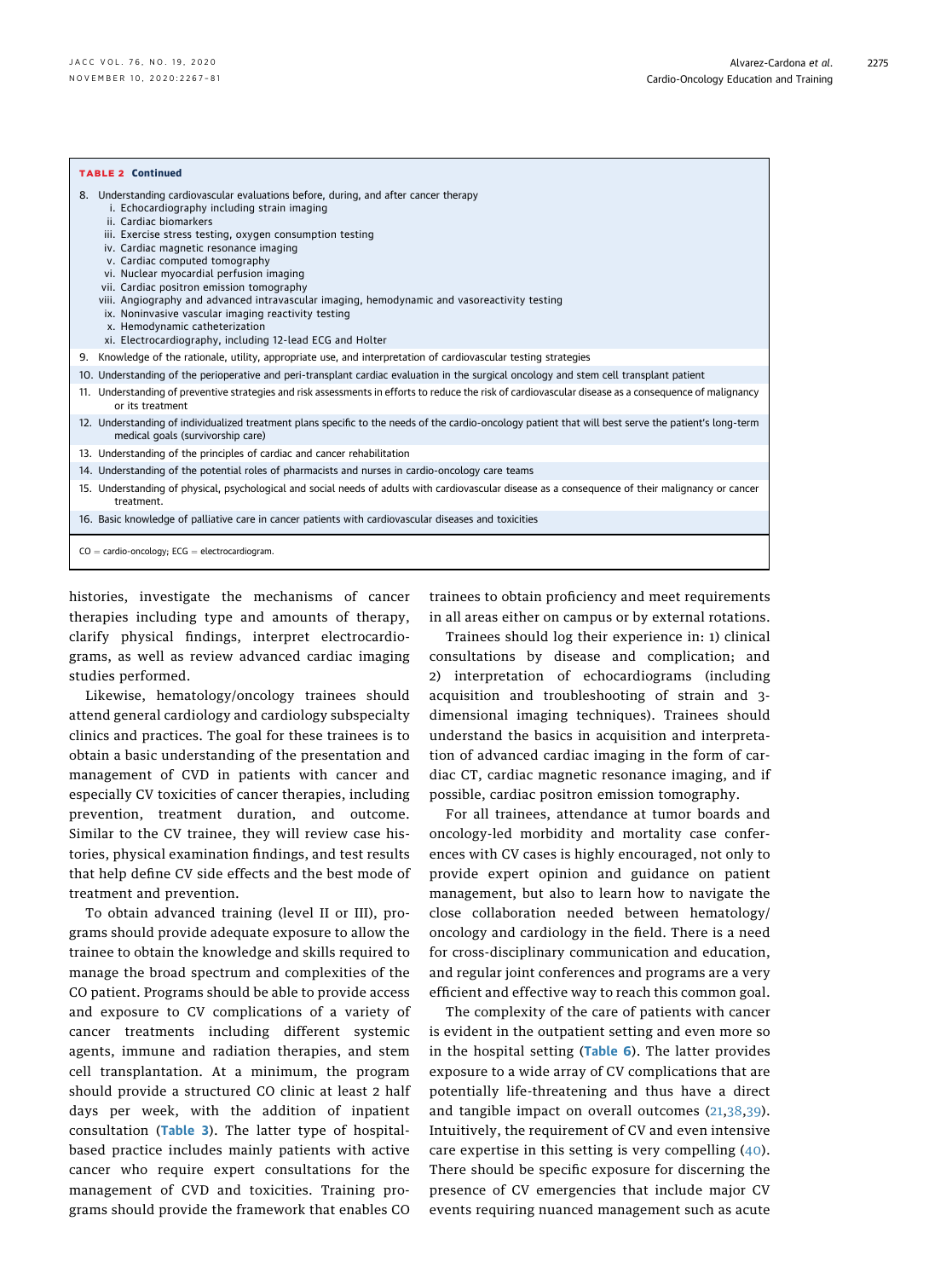<span id="page-10-0"></span>

| TABLE 3 Essential Elements Required for Each Representative Level of Cardio-Oncology Training |                                                                                                                                                                                                                                                                                                                                                                                                                                                                                                                                                                                                        |  |  |  |
|-----------------------------------------------------------------------------------------------|--------------------------------------------------------------------------------------------------------------------------------------------------------------------------------------------------------------------------------------------------------------------------------------------------------------------------------------------------------------------------------------------------------------------------------------------------------------------------------------------------------------------------------------------------------------------------------------------------------|--|--|--|
| Level                                                                                         | <b>Elements</b>                                                                                                                                                                                                                                                                                                                                                                                                                                                                                                                                                                                        |  |  |  |
| Level I training<br>Exposure and basic overview:<br>basic core curriculum                     | Context<br>• General internal medicine residency, fellowship training program ("rotation")<br>Goal<br>• To gain basic exposure and understanding of cardio-oncology<br>Eligibility<br>• Residents and fellows in internal medicine, cardiology, and hematology & oncology<br>Format<br>• Inpatient and outpatient care, core didactic lectures, exposure to key review articles<br>Duration<br>$\bullet$ 2 to 4 weeks                                                                                                                                                                                  |  |  |  |
| Level II training<br>Advanced clinical experience and knowledge                               | Context<br>• General fellowship training program<br>Goal<br>• To broaden exposure and understanding in cardio-oncology<br>• To contribute, start, and/or complete a research project<br>Eligibility<br>• Fellows in cardiology or hematology & oncology<br>Format<br>• Exposure to inpatient ( $\geq 50$ unique consults) and outpatient clinics ( $\geq 20$ half-day sessions)<br>for evaluation and treatment<br>• Exposure to clinic in other complimentary areas<br>Duration<br>$\bullet$ $\geq$ 3 months or equivalent exposure during fellowship training                                        |  |  |  |
| Level III training<br>Cardio-oncology fellowship                                              | Context<br>• Advanced training in cardiology or hematology & oncology fellowship program<br>Goal<br>• To grain proficiency and specialization in the core competencies of cardio-oncology<br>• To complete a scholarly or research project leading to a publication<br>Eligibility<br>• Fellows in cardiology or hematology & oncology<br>Format<br>• Exposure to inpatient ( $\geq$ 100 unique consults) and outpatient clinics ( $\geq$ 40 half-day sessions)<br>for evaluation and treatment<br>• Enhanced exposure to clinics in other complimentary areas<br>Duration<br>$\bullet$ 6 to 12 months |  |  |  |

coronary syndrome, pericardial tamponade, acute arrhythmias requiring treatment, and acute heart failure, as well as hypertensive emergency and other vascular events ([41,](#page-15-15)[42\)](#page-15-16). In addition, hospitalized bone marrow transplant recipients are typically very vulnerable and require special considerations regarding the management of blood pressure, volume status, antiplatelet and anticoagulant medications, and in particular, drug–drug interactions that have an important impact on therapeutic choices. An understanding of the role and the goals of palliative care in the CO patients completes the spectrum.

FOCUS ON CO RESEARCH (CLINICAL, TRANSLATIONAL, AND/OR BASIC INVESTIGATION). For level III training, it is expected that at least 1 clinical project is completed during the training period leading to publication ([43,](#page-15-17)[44](#page-15-18)). It is crucial to balance clinical demands with research productivity, especially in such a novel discipline in which more detailed observations are always necessary to improve patient care ([45](#page-15-19),[46\)](#page-15-20). Programs should, therefore, incorporate protected time for research and academic pursuits.

Upon completion of training, a cardio-oncologist should be able to evaluate patients receiving experimental therapies and identify potential CV adverse events from these therapies. Furthermore, a cardiooncologist will need to be aware of ongoing clinical trials for which patients may be eligible and serve as a referring provider and/or collaborator.

#### SUMMARY OF INSTITUTIONAL AND FACULTY REQUIREMENTS

Successful training programs in CO need equal contributions from the institution as well as the faculty. The primary requirement is having accredited training programs in cardiology and hematology/oncology. Programs providing level III training must have a close relationship with an established high-volume, fullspectrum cancer program, for example, a National Cancer Institute–designated cancer program or equivalent with an adequate flow of patients. It is also critical that there are regularly scheduled, dedicated, and structured outpatient CO clinics and either a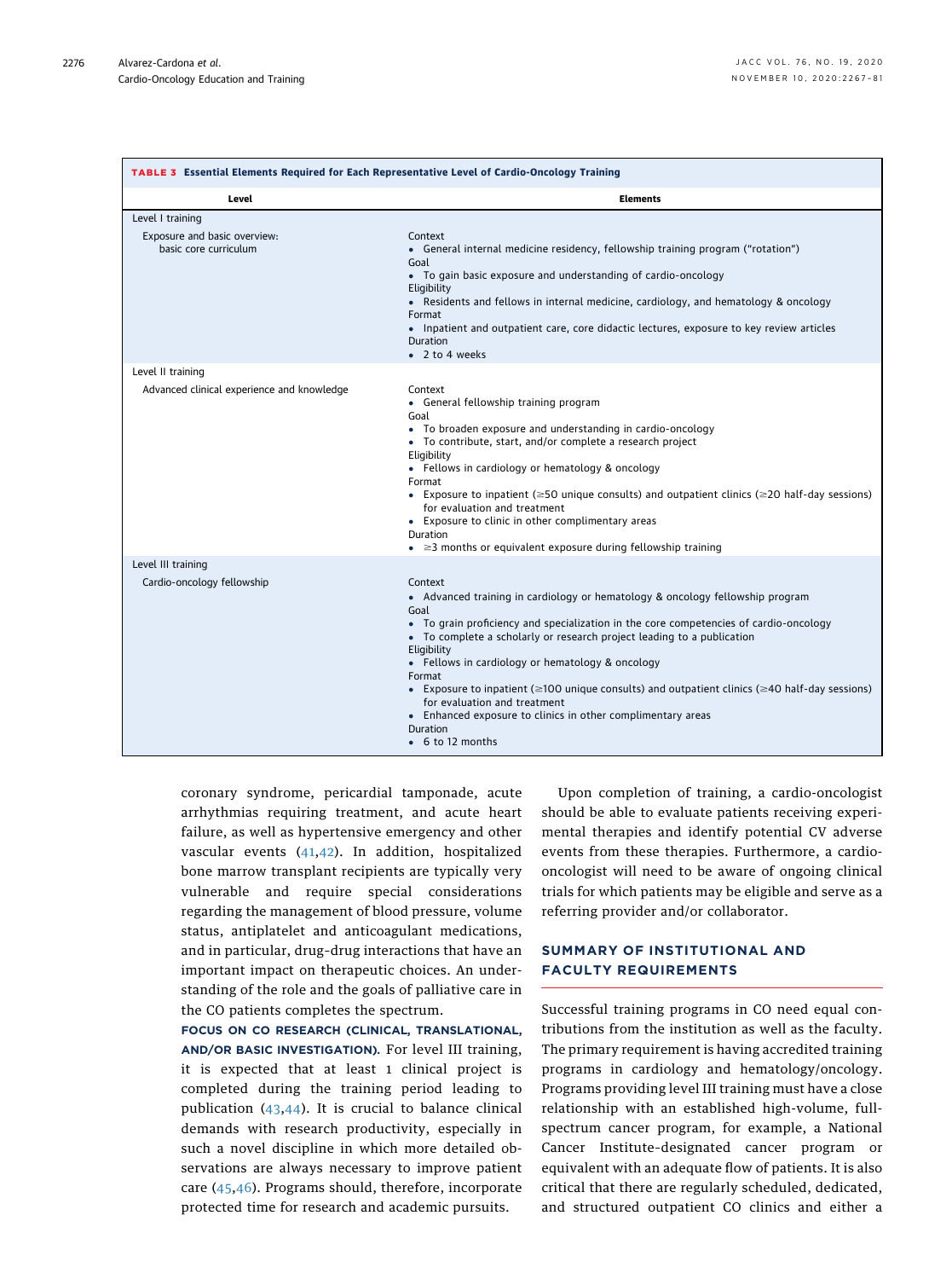<span id="page-11-0"></span>

| <b>TABLE 4 Core Competencies for Cardio-Oncology Training</b> |                                                                                                                                                                                                                                                                                                                                                                                                                                                                                                                                                                                                                                                                                                                                                                                   |  |  |  |
|---------------------------------------------------------------|-----------------------------------------------------------------------------------------------------------------------------------------------------------------------------------------------------------------------------------------------------------------------------------------------------------------------------------------------------------------------------------------------------------------------------------------------------------------------------------------------------------------------------------------------------------------------------------------------------------------------------------------------------------------------------------------------------------------------------------------------------------------------------------|--|--|--|
| Patient care                                                  | • The fellow is expected to gain greater expertise in CO<br>. Patients are seen in consultation and the fellow may interact with other medical subspecialists, surgeons,<br>and nonmedical specialists<br>• The fellow will learn to help coordinate care between multiple services<br>Decision making on the balance between cardiac risk and cancer treatment for patients with active CV<br>complications from cancer treatment<br>• Skills tailor to advanced imaging specific to the cancer patient and active CO concern<br>• Evaluation tool(s): chart-stimulated review, direct observation, and multisource evaluation                                                                                                                                                   |  |  |  |
| Medical knowledge                                             | • The fellow will know the specifics of CO (as shown in Table 2)<br>• The fellow will be expected to research the clinical trials that support the therapy of these patients<br>• It is expected that the fellow will present the results of trials, which are germane to the care of their<br>patients<br>· Evaluation tool(s): chart-stimulated review, direct observation, case presentations, and in-training<br>examination                                                                                                                                                                                                                                                                                                                                                  |  |  |  |
| Practice-based learning and<br>improvement                    | . All trainees must understand the limitations of their knowledge and accept constructive feedback<br>• The fellow must understand the variability of patient care styles of different attending physicians and<br>reconcile this with existing data<br>• Identify knowledge and performance gaps and engage in opportunities for improvement<br>Integrate decision support tools, quidelines, and consensus statements at the point-of-care<br>٠<br>• Evaluation tool(s): direct observation, multisource evaluation, self-assessment                                                                                                                                                                                                                                            |  |  |  |
| Interpersonal and<br>communication skills                     | • The fellow must demonstrate caring and respect for all patients and families<br>• The fellow must conduct supportive and respectful discussions goals of care<br>• The fellow will facilitate the learning of students and residents<br>• The fellow will communicate with and educate patients and families despite their complex interplay of<br>cancer and CV problems<br>• The fellow will engage in shared decision making with patients and families, as well as oncology providers,<br>when deciding on a treatment strategy for each individual patient<br>• The fellow will develop skills to provide emotional support to patients and families with acute CV problems<br>during cancer treatment<br>• Evaluation tool(s): direct observation, multisource evaluation |  |  |  |
| Professionalism                                               | • The fellow will demonstrate respect and compassion for all patients, families, and the health care team,<br>including ancillary and support staff<br>• The fellow will appreciate the diversity of ethical, religious, and socioeconomic factors that impact patients<br>and their families and their response to health care professionals<br>• The fellow will demonstrate high ethical standards including the recognition of potential conflicts of in-<br>terest when making patient care decisions<br>• Evaluation tool(s): direct observation, multisource evaluation, self-assessment                                                                                                                                                                                   |  |  |  |
| System-based practice                                         | • The fellow must work well in a complex system of nurses, social workers, and other health care<br>professionals<br>• The fellow will try to facilitate the transition from inpatient to outpatient and will utilize appropriate re-<br>sources to continue high quality care as an outpatient<br>• The fellow will cultivate relationships with the oncology team to help improve patient care<br>• The fellow will understand risk/benefit analysis and cost-effectiveness of diagnostic and treatment<br>decisions<br>• Evaluation tool(s): chart-stimulated review, direct observation, multisource evaluation, quality<br>improvement projects                                                                                                                              |  |  |  |
| Abbreviations as in Table 1.                                  |                                                                                                                                                                                                                                                                                                                                                                                                                                                                                                                                                                                                                                                                                                                                                                                   |  |  |  |

standing or an on-demand CO inpatient consultative service. Furthermore, for advanced training in CO, the program should be well equipped to evaluate the full spectrum of CV complications of cancer therapies and cardiac tumors. Institutions offering level III training are required to provide all aspects of an advanced cardiac imaging service. Identifying patients who may be eligible for advanced heart failure therapies, including heart transplantation and durable mechanical circulatory support, is of utmost importance. It has previously been demonstrated that patients with chemotherapy-induced cardiomyopathy have a survival after heart transplantation that is comparable to those who receive cardiac allografts for other cardiomyopathies ([47,](#page-15-21)[48](#page-15-22)). Thus, it is fundamental to understand the utility and limitations of these treatment options for cancer survivors.

Furthermore, it is critical to have at least 1 dedicated faculty member with experience and/or specific training in CO. This faculty member should have achieved the skills equivalent to level III training. Coupled with that expertise, this faculty physician should have adequate dedicated CO clinic time to provide clinical volume for training ([49\)](#page-15-23). In addition, there must be formal mentoring to provide didactic as well as clinical research exposure in CO. Didactic topics should include, but are not limited to, cancer therapy-related cardiac dysfunction and basic understanding of appropriate CV imaging strategies, as well as knowledge of CV risk assessment (risk stratification) and the short- and long-term consequences of cardiotoxic cancer therapy. Adjunctive faculty in cardiology with expertise in vascular medicine and atherosclerosis, heart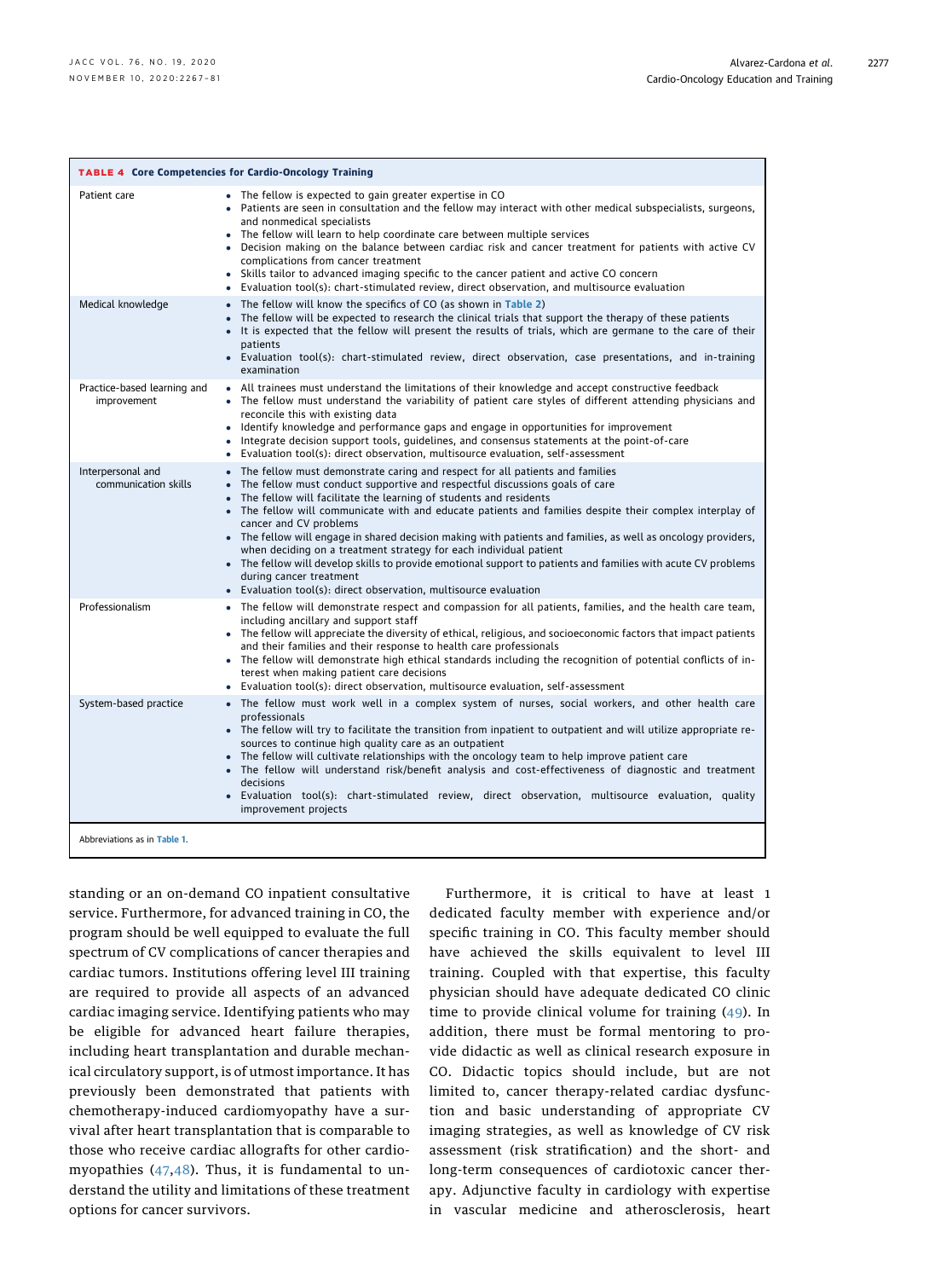<span id="page-12-0"></span>

| TABLE 5 List of Cardio-Oncology Fellowship Programs in the United States                                                                                          |                            |                                                                                                                     |                                                                                                                                                                     |  |
|-------------------------------------------------------------------------------------------------------------------------------------------------------------------|----------------------------|---------------------------------------------------------------------------------------------------------------------|---------------------------------------------------------------------------------------------------------------------------------------------------------------------|--|
| <b>Name of Program</b>                                                                                                                                            | Location                   | <b>Contact Information</b>                                                                                          | <b>Program Description</b>                                                                                                                                          |  |
| Mayo Clinic                                                                                                                                                       | Rochester, Minnesota       | Martha Grogan, MD<br>E-mail: grogan.martha@mayo.edu<br>Phone: (507) 284-3667; education<br>coordinator Kris Baldwin | 1-yr fellowship (board-eligible cardiology trainees/certified<br>cardiologists) with focus on cardiac amyloidosis and cardio-<br>oncology                           |  |
| Memorial Sloan Kettering<br>Cancer Center                                                                                                                         | New York, New York         | Sade Gibbons<br>E-mail: gibbonss@mskcc.org<br>Phone: (212) 639-5154                                                 | 1- to 2-yr research and clinical fellowship in cardio-oncology for<br>board-eligible/certified cardiologists                                                        |  |
| University of Alabama                                                                                                                                             | Birmingham, Alabama        | Carrie Lenneman, MD<br>E-mail: clenneman@uabmc.edu<br>Phone: (205) 975-7123                                         | 2-yr program with 1 yr dedicated to clinical cardio-oncology and<br>additional year to complete a clinical research project on a T32<br>grant                       |  |
| University of Pennsylvania                                                                                                                                        | Philadelphia, Pennsylvania | Joseph Carver, MD<br>E-mail: jrc@mail.upenn.edu<br>Phone: not available                                             | Either a 3-month rotation for cardiology or oncology fellows, or a<br>1-yr intensive training position for board-eligible/certified<br>cardiologists or oncologists |  |
| University of Texas MD<br>Anderson Cancer Center                                                                                                                  | Houston, Texas             | Lauren Sutton<br>E-mail: Imsutton1@mdanderson.org<br>Phone: (713) 792-1958                                          | 1-yr clinical and research fellowship                                                                                                                               |  |
| University of South Florida<br>& Moffitt Cancer Center                                                                                                            | Tampa, Florida             | Twyla Sumpter<br>Fellowship coordinator<br>E-mail: tsumpter@health.usf.edu<br>Phone: (813) 259-0600                 | 1-yr clinical and research fellowship                                                                                                                               |  |
| Vanderbilt University                                                                                                                                             | Nashville, Tennessee       | Javid Moslehi, MD<br>E-mail: javid.moslehi@vanderbilt.edu<br>Phone: not available                                   | 1- or 2-yr clinical and research fellowship                                                                                                                         |  |
| <b>Washington University</b><br>School of Medicine                                                                                                                | St. Louis, Missouri        | Joshua Mitchell, MD<br>E-mail: jdmitchell@wustl.edu<br>Phone: (314) 273-2255                                        | 1-yr program designed to provide comprehensive exposure to all<br>aspects of inpatient and outpatient cardio-oncology and cardiac<br>amyloidosis                    |  |
| Programs are listed in alphabetical order and are current as of June 2020; the most up-to-date status is available on the American College of Cardiology website. |                            |                                                                                                                     |                                                                                                                                                                     |  |

failure physiology and clinical management, arrhythmias, valvular disease, pericardial disease, and advanced cardiac imaging should be available to participate and supplement the integration of the management of these conditions in the setting of cancer therapies. Training programs should also engage faculty in oncology for additional didactics and clinical experiences. Last, but not least, the training environment should be such that alternatives to face-to-face consultations are reviewed including virtual electronic consultations (e-consultations), and non–face-to-face phone and video visits (telemedicine). These provide opportunities for health care delivery in the setting of numerous potential restraints, including (timely) appointment accessibility due to limited provider or facility availability, for example due to geographic distances including rural areas or other environmental factors such as outbreaks of viral pandemics.

#### EVALUATION OF COMPETENCY

Under the tutelage of the program director, the faculty should obtain a record and verify each trainee's experiences, assess performance, and document satisfactory achievement. A logbook that meets Accreditation Council for Graduate Medical Education reporting standards and summarizes pertinent clinical information (number of cases, diversity of referral sources, diagnoses, disease severity, outcomes, and disposition) for each encounter should be considered. The program director is responsible for confirming the experience and competence, and for reviewing the overall progress of individual trainees with the clinical competency committee to ensure achievement of selected training milestones and identify areas in which additional focused training may be required.

Program directors should evaluate the quality of care and follow-up, they should evaluate the judgment of the trainee and their ability to make appropriate decisions in the care of patients. Trainees receiving level II training should have a fundamental knowledge of the diagnosis, management, and follow-up of the CO patient, as well as when to refer to a level III–trained clinician and/or a more suitable facility. Trainees who have received level III training should be regarded by their program to have mastery in the diagnosis, management, and follow-up of the CO patient. In addition, trainees should have a fundamental knowledge in CO research. Trainees who have completed level III training are regarded as "safe to practice," that is, competent to provide advanced care independently. It is the duty of the program director to document milestones showing mastery in these areas.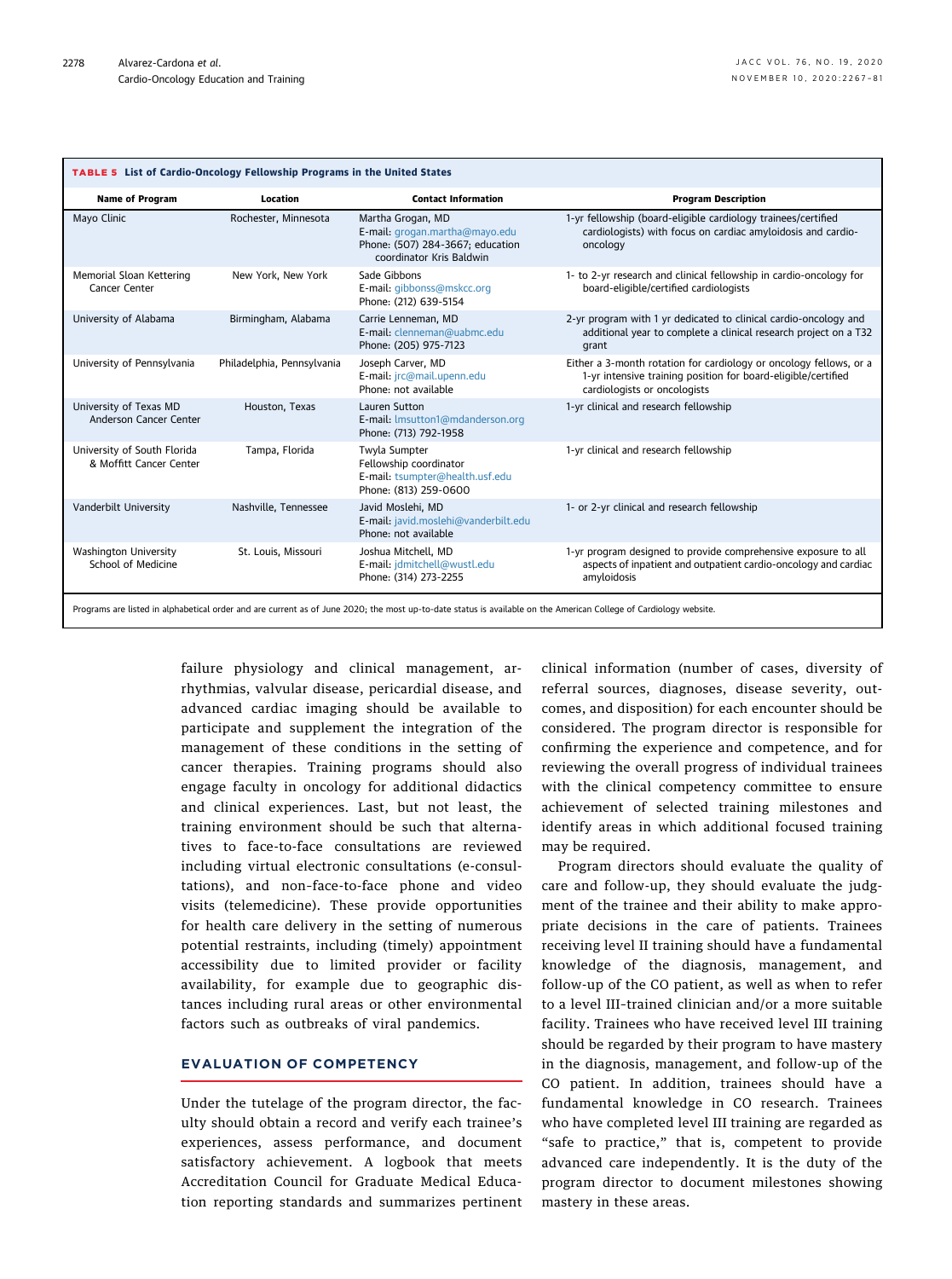<span id="page-13-0"></span>

| TABLE 6 The Importance of Inpatient and Outpatient CO Training Experience                                               |                                                                                                                                                                                                                                                                                                                                                                                                                                                                                                                                                                                                                                                                                                                                                                                                                                                                                                                                                                                                                                                                                                                                                                                                                                                                           |  |  |  |
|-------------------------------------------------------------------------------------------------------------------------|---------------------------------------------------------------------------------------------------------------------------------------------------------------------------------------------------------------------------------------------------------------------------------------------------------------------------------------------------------------------------------------------------------------------------------------------------------------------------------------------------------------------------------------------------------------------------------------------------------------------------------------------------------------------------------------------------------------------------------------------------------------------------------------------------------------------------------------------------------------------------------------------------------------------------------------------------------------------------------------------------------------------------------------------------------------------------------------------------------------------------------------------------------------------------------------------------------------------------------------------------------------------------|--|--|--|
| Outpatient training                                                                                                     |                                                                                                                                                                                                                                                                                                                                                                                                                                                                                                                                                                                                                                                                                                                                                                                                                                                                                                                                                                                                                                                                                                                                                                                                                                                                           |  |  |  |
| CV risk assessment and mitigation<br>strategies before cancer therapy                                                   | Anticipation for high-risk cancer treatment<br>• Perform a comprehensive baseline CV risk and disease assessment<br>• Review medication- and patient-related risks for negative effects on cardiac function, the vascular system, arrhythmias<br>including drug-drug interactions and QTc prolongation<br>• Individualize preventive strategies as well as type and timing of follow-up based on expected CV risk profile and disease<br>burden<br>Optimization of pre-existing CVD<br>• Assess for the presence, type and extent of CVDs as well as prior and current management of these<br>• Determine repeat evaluation and optimization<br>• Anticipate impact of pre-existing CVD on cancer therapy and vice versa                                                                                                                                                                                                                                                                                                                                                                                                                                                                                                                                                  |  |  |  |
| Evaluation and management of common<br>CVDs in cancer patients on active<br>therapy (pre-existing and newly<br>arising) | Left ventricular dysfunction<br>• Evaluate the contribution from cancer treatment and guide ongoing treatment in collaboration with the oncologist<br>• Institute appropriate HF guideline-directed medical therapy<br>CAD<br>• Determine when and how to work up and treat CAD in this population<br><b>PAD</b><br>• Assess whether cancer treatment is contributing to PAD<br>VTE and PE<br>Identify patients at risk of VTE and PE, and provide therapeutic recommendations to minimize such risk<br>• Guide need for anticoagulation and medical management<br>Arrhythmias<br>• Assess whether current cancer treatment is contributing to arrhythmia burden<br>• Guide need for anticoagulation and medical management<br>• Recognize potential drug-drug interactions between anti-arrhythmic drugs and chemotherapy, targeted therapy and<br>immunotherapy<br>Cardiac masses<br>• Contribute to the diagnostic work-up and the management of patients with cardiac masses                                                                                                                                                                                                                                                                                          |  |  |  |
| Survivorship                                                                                                            | • Understand long-term CV and oncological risk in survivors of cancer<br>• Provide aggressive CV risk factor reduction in this population<br>Plan appropriate cardiac follow-up/monitoring based on the specific risk of the patient                                                                                                                                                                                                                                                                                                                                                                                                                                                                                                                                                                                                                                                                                                                                                                                                                                                                                                                                                                                                                                      |  |  |  |
| Inpatient training                                                                                                      |                                                                                                                                                                                                                                                                                                                                                                                                                                                                                                                                                                                                                                                                                                                                                                                                                                                                                                                                                                                                                                                                                                                                                                                                                                                                           |  |  |  |
| Evaluation and management of<br>cardio-oncological emergencies                                                          | Cardiac tamponade<br>• Appraise the risks/benefits of emergent pericardiocentesis in critically ill patients, including those with hematologic<br>complications (e.g., thrombocytopenia)<br>SVC syndrome<br>• Provide recommendations for the management of symptomatic SVC syndrome including endovenous recanalization,<br>surgery, and/or thrombolysis<br>ACS<br>• Select the best treatment option in patients presenting with ACS and malignancy<br>Cardiac arrhythmias<br>• Diagnose and manage hemodynamically significant arrhythmias<br>• Recognize potential drug-drug interactions between anti-arrhythmic drugs and chemotherapy/targeted therapy/<br>immunotherapy<br>VTE and PE<br>• Identify patients at risk of VTE and PE, and provide therapeutic recommendations to minimize such risk<br>• Guide need for anticoagulation and medical management<br>Acute heart failure<br>• Recognize potential causes of acute heart failure in the oncology patient<br>• Apply evidence-based strategies in the diagnosis and treatment of acute heart failure<br>Myocarditis<br>• Diagnose and manage myocarditis due to cancer therapy<br>Cardiac masses<br>Diagnose and contribute to the management of patients with primary or metastatic cardiac masses<br>٠ |  |  |  |
| Evaluation and management of bone<br>marrow transplant patients<br>Evaluation and management of the                     | Provide cardiovascular risk stratification for candidates in which bone marrow transplantation is planned, including<br>potential drug-drug interactions<br>Recognize and manage cardiovascular complications due to acute and chronic graft-versus-host disease<br>Provide expert recommendations on the cardiovascular care of the critically ill oncology patient<br>$\bullet$                                                                                                                                                                                                                                                                                                                                                                                                                                                                                                                                                                                                                                                                                                                                                                                                                                                                                         |  |  |  |
| oncology patient in the intensive care<br>unit<br>as in Table 1.                                                        | Demonstrate proficiency in the management of cardiogenic shock in the oncology patient considering a patient's cancer<br>$\bullet$<br>diagnosis, treatment, and prognosis<br>ACS = acute coronary syndrome; CAD = coronary artery disease; PAD = peripheral arterial disease; PE = pulmonary embolism; SVC = superior vena cava; VTE = venous thromboembolism; other abbreviations                                                                                                                                                                                                                                                                                                                                                                                                                                                                                                                                                                                                                                                                                                                                                                                                                                                                                        |  |  |  |

#### **CERTIFICATION**

Although critical evaluation of a trainee's competency by the program is essential, an independent form of certification and accreditation is equally important. A universal knowledge base is a key step

toward standardization and is to be expected from any provider who provides designated CO care. As outlined in another recent American College of Cardiology (ACC) council perspective, the American Board of Internal Medicine has traditionally been the accrediting and certifying body but has its own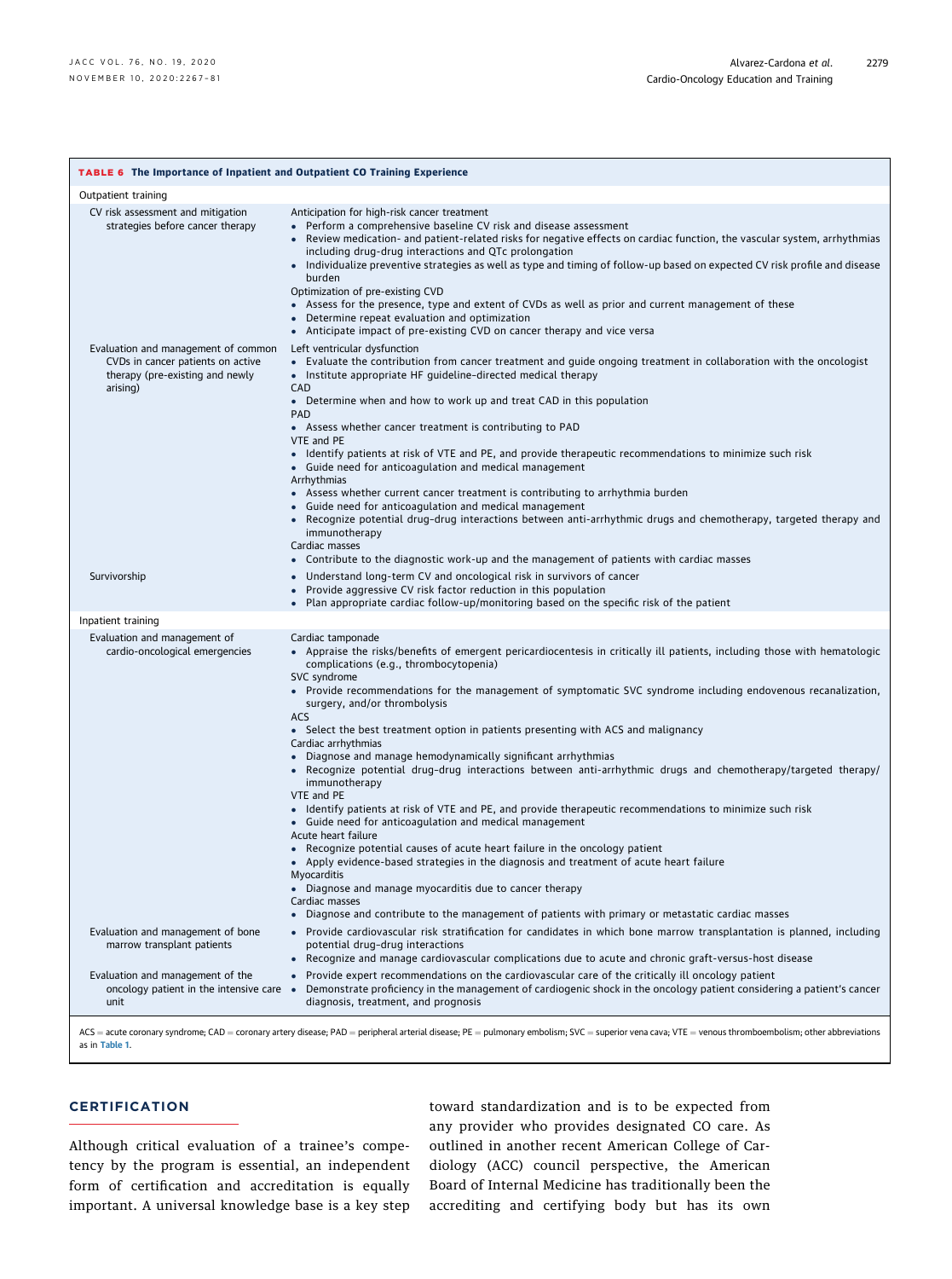requirements and limitations that can hinder implementation ([33](#page-15-9)). For an emerging discipline such as CO, similar to preventive cardiology, different modes of certification and accreditation need to be considered. For instance, the ACC and/or the International Cardio-Oncology Society could serve as a responsible body to facilitate a certification process and develop a competency exam. In fact, the International Cardio-Oncology Society has commenced such efforts and has completed a certification examination that tests competency in CO in a standardized manner. A score of 80% or higher is required to become certified.

#### CONCLUSIONS AND THE FUTURE

It has become increasingly clear that the involvement of a cardio-oncologist enables the cancer treatment team to provide the most effective cancer therapies while minimizing CV toxicity and improving the health of long-term survivors of cancer. As such, over the last 15 years, CO has begun establishing itself as an independent subspecialty of medicine and has already been recognized by most major cardiology and oncology societies as a distinct specialty area. Guideline and/or expert recommendations specific to CO have been published by the American Society of Clinical Oncology, European Society of Cardiology, European Society for Medical Oncology, Canadian Cardiovascular Society, and the National Comprehensive Cancer Network, among others. CO is increasingly represented at every national and international cardiology meeting, and there are currently 2 dedicated CO journals (the Cardio-Oncology Journal,

and JACC: CardioOncology) with other journals incorporating CO sections. The ACC has established its own CO council as has the European Society of Cardiology with important contributions ([7](#page-14-6),[50](#page-15-24)).

On a global scale, the number of dedicated training programs has been increasing, but this particular aspect has not yet received widespread attention, and there is currently no standardization. This document provides key recommendations to address critical gaps in education and to establish appropriate and consistent expectations for a CO-trained provider to meet the growing demand. This perspective is also a first crucial step toward an accreditation process in this area.

#### AUTHOR RELATIONSHIP WITH INDUSTRY

Dr. Zaha is supported by The Cancer Prevention Research Institute of Texas award RP18040. Dr. Mitchell is supported by the Children's Discovery Institute and Longer Life Foundation. Dr. Herrmann is supported by the National Institutes of Health/National Cancer Institute grant R01CA233601 and the Miami/Florida Heart Research Foundation. Dr. Mitchell has received research funds from Pfizer. Dr. Barac has been on the advisory board of Takeda Ariad Pharmaceuticals. Dr. Dent has grant funding from Novartis US; and has received consultant fees from Novartis Canada. Dr. Lenihan has been a consultant to Lilly, Acorda, Bristol Myers Squibb, and Roche; and has received research funding from Myocardial Solutions. Dr. Herrmann has been a consultant to Amgen, Bristol Myers Squibb, and Takeda (Ariad) Pharmaceuticals. None of these are directly related to the current work.

ADDRESS FOR CORRESPONDENCE: Dr. Joerg Herrmann, Department of Cardiovascular Diseases, Mayo Clinic, 200 First Street SW, Rochester, Minnesota 55902. E-mail: [herrmann.joerg@mayo.edu.](mailto:herrmann.joerg@mayo.edu) Twitter: [@mayocvonc.](https://twitter.com/mayocvonc)

#### REFERENCES

<span id="page-14-0"></span>1. [McCune JS. Rapid advances in immunotherapy](http://refhub.elsevier.com/S0735-1097(20)37191-6/sref1) [to treat cancer. Clin Pharmacol Ther 2018;103:](http://refhub.elsevier.com/S0735-1097(20)37191-6/sref1) [540](http://refhub.elsevier.com/S0735-1097(20)37191-6/sref1)–4.

<span id="page-14-1"></span>2. [Siegel RL, Miller KD, Jemal A. Cancer statistics,](http://refhub.elsevier.com/S0735-1097(20)37191-6/sref2) [2019. CA Cancer J Clin 2019;69:7](http://refhub.elsevier.com/S0735-1097(20)37191-6/sref2)–34.

<span id="page-14-2"></span>3. [Sturgeon KM, Deng L, Bluethmann SM, et al.](http://refhub.elsevier.com/S0735-1097(20)37191-6/sref3) [A population-based study of cardiovascular dis](http://refhub.elsevier.com/S0735-1097(20)37191-6/sref3)[ease mortality risk in US cancer patients. Eur Heart](http://refhub.elsevier.com/S0735-1097(20)37191-6/sref3) [J 2019;40:3889](http://refhub.elsevier.com/S0735-1097(20)37191-6/sref3)–97.

<span id="page-14-3"></span>4. [Lenihan DJ, Cardinale D, Cipolla CM. The](http://refhub.elsevier.com/S0735-1097(20)37191-6/sref4) [compelling need for a cardiology and oncology](http://refhub.elsevier.com/S0735-1097(20)37191-6/sref4) [partnership and the birth of the International](http://refhub.elsevier.com/S0735-1097(20)37191-6/sref4) [CardiOncology Society. Prog Cardiovasc Dis 2010;](http://refhub.elsevier.com/S0735-1097(20)37191-6/sref4) [53:88](http://refhub.elsevier.com/S0735-1097(20)37191-6/sref4)–93.

<span id="page-14-4"></span>5. [Bhatt DL. Birth and maturation of cardio](http://refhub.elsevier.com/S0735-1097(20)37191-6/sref5)[oncology. J Am Coll Cardiol CardioOnc 2019;1:3](http://refhub.elsevier.com/S0735-1097(20)37191-6/sref5).

<span id="page-14-5"></span>6. [Lancellotti P, Suter TM, Lopez-Fernandez T,](http://refhub.elsevier.com/S0735-1097(20)37191-6/sref6) [et al. Cardio-oncology services: rationale, organi](http://refhub.elsevier.com/S0735-1097(20)37191-6/sref6)[zation, and implementation. Eur Heart J 2019;40:](http://refhub.elsevier.com/S0735-1097(20)37191-6/sref6) [1756](http://refhub.elsevier.com/S0735-1097(20)37191-6/sref6)–63.

<span id="page-14-6"></span>7. [Cardinale D, Martinoni A, Cipolla CM, et al.](http://refhub.elsevier.com/S0735-1097(20)37191-6/sref7) Atrial fi[brillation after operation for lung cancer:](http://refhub.elsevier.com/S0735-1097(20)37191-6/sref7) [clinical and prognostic signi](http://refhub.elsevier.com/S0735-1097(20)37191-6/sref7)ficance. Ann Thorac [Surg 1999;68:1827](http://refhub.elsevier.com/S0735-1097(20)37191-6/sref7)–31.

8. [Cardinale D, Sandri MT, Martinoni A, et al.](http://refhub.elsevier.com/S0735-1097(20)37191-6/sref8) [Left ventricular dysfunction predicted by](http://refhub.elsevier.com/S0735-1097(20)37191-6/sref8) [early troponin I release after high-dose](http://refhub.elsevier.com/S0735-1097(20)37191-6/sref8) [chemotherapy. J Am Coll Cardiol 2000;36:](http://refhub.elsevier.com/S0735-1097(20)37191-6/sref8) [517](http://refhub.elsevier.com/S0735-1097(20)37191-6/sref8)–22.

<span id="page-14-10"></span>9. [Lenihan DJ, Fradley M, Dent S, et al. Pro](http://refhub.elsevier.com/S0735-1097(20)37191-6/sref9)[ceedings from the Global Cardio-Oncology Sum](http://refhub.elsevier.com/S0735-1097(20)37191-6/sref9)[mit: the top 10 priorities to actualize for](http://refhub.elsevier.com/S0735-1097(20)37191-6/sref9) [CardioOncology. J Am Coll Cardiol CardioOnc](http://refhub.elsevier.com/S0735-1097(20)37191-6/sref9) [2019;1:256](http://refhub.elsevier.com/S0735-1097(20)37191-6/sref9)–72.

10. [Jovenaux L, Cautela J, Resseguier N, et al.](http://refhub.elsevier.com/S0735-1097(20)37191-6/sref10) [Practices in management of cancer treatment](http://refhub.elsevier.com/S0735-1097(20)37191-6/sref10)[related cardiovascular toxicity: a cardio-oncology](http://refhub.elsevier.com/S0735-1097(20)37191-6/sref10) [survey. Int J Cardiol 2017;241:387](http://refhub.elsevier.com/S0735-1097(20)37191-6/sref10)–92.

<span id="page-14-7"></span>11. [Hayek SS, Ganatra S, Lenneman C, et al. Pre](http://refhub.elsevier.com/S0735-1097(20)37191-6/sref11)[paring the cardiovascular workforce to care for](http://refhub.elsevier.com/S0735-1097(20)37191-6/sref11) [oncology patients: JACC review topic of the week.](http://refhub.elsevier.com/S0735-1097(20)37191-6/sref11) [J Am Coll Cardiol 2019;73:2226](http://refhub.elsevier.com/S0735-1097(20)37191-6/sref11)–35.

<span id="page-14-8"></span>12. [Barac A, Murtagh G, Carver JR, et al. Cardio](http://refhub.elsevier.com/S0735-1097(20)37191-6/sref12)[vascular health of patients with cancer and cancer](http://refhub.elsevier.com/S0735-1097(20)37191-6/sref12) [survivors: a roadmap to the next level. J Am Coll](http://refhub.elsevier.com/S0735-1097(20)37191-6/sref12) [Cardiol 2015;65:2739](http://refhub.elsevier.com/S0735-1097(20)37191-6/sref12)–46.

<span id="page-14-9"></span>13. [Lenihan DJ, Hartlage G, DeCara J, et al.](http://refhub.elsevier.com/S0735-1097(20)37191-6/sref13) [Cardio-oncology training: a proposal from the](http://refhub.elsevier.com/S0735-1097(20)37191-6/sref13) [International Cardioncology Society and Cana](http://refhub.elsevier.com/S0735-1097(20)37191-6/sref13)[dian Cardiac Oncology Network for a new](http://refhub.elsevier.com/S0735-1097(20)37191-6/sref13) [multidisciplinary specialty. J Card Fail 2016;22:](http://refhub.elsevier.com/S0735-1097(20)37191-6/sref13) [465](http://refhub.elsevier.com/S0735-1097(20)37191-6/sref13)–71.

<span id="page-14-11"></span>14. [Pareek N, Cevallos J, Moliner P, et al. Activity](http://refhub.elsevier.com/S0735-1097(20)37191-6/sref14) [and outcomes of a cardio-oncology service in the](http://refhub.elsevier.com/S0735-1097(20)37191-6/sref14) United Kingdom-a fi[ve-year experience. Eur J](http://refhub.elsevier.com/S0735-1097(20)37191-6/sref14) [Heart Fail 2018;20:1721](http://refhub.elsevier.com/S0735-1097(20)37191-6/sref14)–31.

<span id="page-14-12"></span>15. [Kappel C, Rushton M, Johnson C, et al. Clinical](http://refhub.elsevier.com/S0735-1097(20)37191-6/sref15) [experience of patients referred to a multidisci](http://refhub.elsevier.com/S0735-1097(20)37191-6/sref15)[plinary cardio-oncology clinic: an observational](http://refhub.elsevier.com/S0735-1097(20)37191-6/sref15) [cohort study. Curr Oncol 2019;26:e322](http://refhub.elsevier.com/S0735-1097(20)37191-6/sref15)–7.